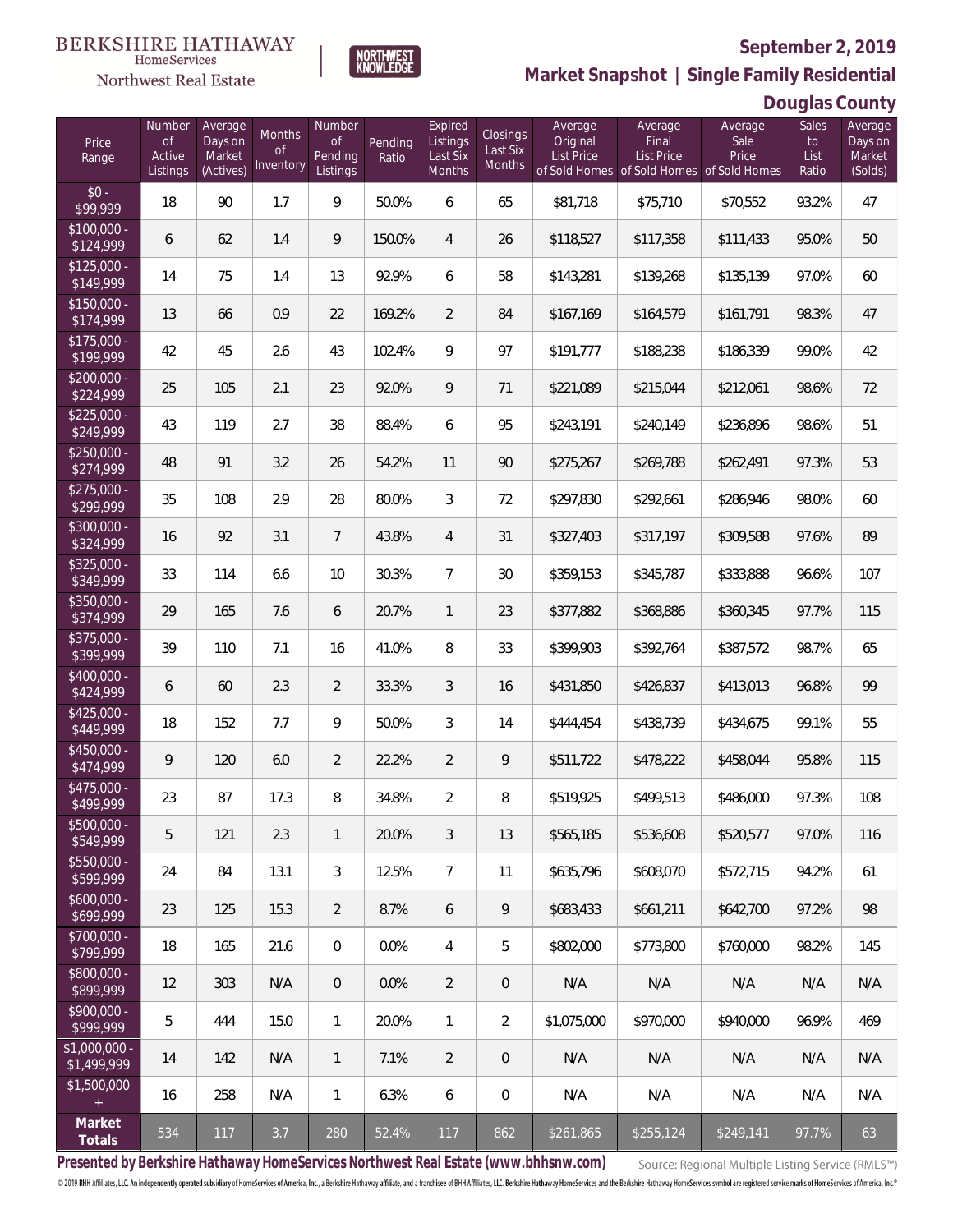

**Market Snapshot | Single Family Residential**

## **NE Roseburg**

| Price<br>Range               | Number<br>$\mathsf{of}$<br>Active<br>Listings | Average<br>Days on<br>Market<br>(Actives) | Months<br><b>of</b><br>Inventory | Number<br>Οf<br>Pending<br>Listings | Pending<br>Ratio | Expired<br>Listings<br>Last Six<br>Months | Closings<br>Last Six<br>Months | Average<br>Original<br>List Price | Average<br>Final<br>List Price<br>of Sold Homes of Sold Homes of Sold Homes | Average<br>Sale<br>Price | Sales<br>to<br>List<br>Ratio | Average<br>Days on<br>Market<br>(Solds) |
|------------------------------|-----------------------------------------------|-------------------------------------------|----------------------------------|-------------------------------------|------------------|-------------------------------------------|--------------------------------|-----------------------------------|-----------------------------------------------------------------------------|--------------------------|------------------------------|-----------------------------------------|
| $$0 -$<br>\$99,999           | $\overline{2}$                                | 88                                        | 1.7                              | $\mathbf{1}$                        | 50.0%            | $\overline{0}$                            | $\overline{7}$                 | \$97,386                          | \$89,529                                                                    | \$84,421                 | 94.3%                        | 40                                      |
| $$100,000 -$<br>\$124,999    | $\overline{2}$                                | 51                                        | 12.0                             | $\mathbf{1}$                        | 50.0%            | $\overline{0}$                            | 1                              | \$124,800                         | \$124,800                                                                   | \$120,000                | 96.2%                        | 28                                      |
| $$125,000 -$<br>\$149,999    | 0                                             | N/A                                       | 0.0                              | 4                                   | N/A              | $\mathbf{1}$                              | $\overline{7}$                 | \$142,486                         | \$141,757                                                                   | \$134,539                | 94.9%                        | 51                                      |
| $$150,000 -$<br>\$174,999    | $\overline{2}$                                | 116                                       | 1.5                              | $\overline{4}$                      | 200.0%           | $\overline{0}$                            | 8                              | \$166,150                         | \$166,150                                                                   | \$161,538                | 97.2%                        | 24                                      |
| $$175,000 -$<br>\$199,999    | 3                                             | 43                                        | 2.6                              | 5                                   | 166.7%           | $\overline{0}$                            | $\overline{7}$                 | \$205,509                         | \$194,723                                                                   | \$191,237                | 98.2%                        | 75                                      |
| $$200,000 -$<br>\$224,999    | 1                                             | 74                                        | 0.7                              | $\mathbf{1}$                        | 100.0%           | $\mathbf{1}$                              | 9                              | \$215,277                         | \$214,710                                                                   | \$211,388                | 98.5%                        | 24                                      |
| $$225,000 -$<br>\$249,999    | 4                                             | 363                                       | 2.4                              | $\overline{7}$                      | 175.0%           | $\overline{0}$                            | 10                             | \$245,960                         | \$241,510                                                                   | \$236,764                | 98.0%                        | 72                                      |
| $$250,000 -$<br>\$274,999    | 1                                             | 32                                        | 0.6                              | $\overline{2}$                      | 200.0%           | $\overline{2}$                            | 10                             | \$268,360                         | \$265,860                                                                   | \$263,762                | 99.2%                        | 71                                      |
| $$275,000 -$<br>\$299,999    | 0                                             | N/A                                       | 0.0                              | $\overline{2}$                      | N/A              | $\mathbf{1}$                              | $\overline{7}$                 | \$286,700                         | \$283,971                                                                   | \$289,829                | 102.1%                       | 11                                      |
| $$300,000 -$<br>\$324,999    | $\overline{2}$                                | 103                                       | 6.0                              | $\overline{0}$                      | 0.0%             | $\overline{0}$                            | $\overline{2}$                 | \$324,450                         | \$314,450                                                                   | \$314,450                | 100.0%                       | 45                                      |
| $$325,000 -$<br>\$349,999    | 3                                             | 214                                       | 4.5                              | $\overline{0}$                      | 0.0%             | $\mathbf{1}$                              | $\overline{4}$                 | \$358,575                         | \$338,575                                                                   | \$332,500                | 98.2%                        | 185                                     |
| $$350,000 -$<br>\$374,999    | 6                                             | 139                                       | 9.0                              | $\overline{2}$                      | 33.3%            | $\mathbf{0}$                              | $\overline{4}$                 | \$373,869                         | \$366,394                                                                   | \$365,144                | 99.7%                        | 67                                      |
| $$375,000 -$<br>\$399,999    | 3                                             | 170                                       | 3.6                              | $\overline{2}$                      | 66.7%            | $\overline{0}$                            | 5                              | \$414,479                         | \$390,479                                                                   | \$385,749                | 98.8%                        | 52                                      |
| \$400,000 -<br>\$424,999     | 1                                             | 6                                         | 2.0                              | $\mathbf 0$                         | 0.0%             | $\mathbf{1}$                              | 3                              | \$429,967                         | \$423,300                                                                   | \$416,333                | 98.4%                        | 44                                      |
| $$425,000 -$<br>\$449,999    | 4                                             | 82                                        | 8.0                              | $\overline{2}$                      | 50.0%            | $\overline{0}$                            | 3                              | \$441,467                         | \$441,467                                                                   | \$432,000                | 97.9%                        | 87                                      |
| \$450,000 -<br>\$474,999     | $\overline{0}$                                | N/A                                       | 0.0                              | $\mathbf 0$                         | N/A              | $\overline{0}$                            | $\mathfrak{Z}$                 | \$537,333                         | \$482,000                                                                   | \$459,967                | 95.4%                        | 203                                     |
| \$475,000 -<br>\$499,999     | $\boldsymbol{0}$                              | N/A                                       | N/A                              | 1                                   | N/A              | 1                                         | $\mathbf 0$                    | N/A                               | N/A                                                                         | N/A                      | N/A                          | N/A                                     |
| $$500,000 -$<br>\$549,999    | $\theta$                                      | N/A                                       | 0.0                              | $\theta$                            | N/A              | 1                                         | 1                              | \$525,000                         | \$525,000                                                                   | \$500,000                | 95.2%                        | 28                                      |
| $$550,000 -$<br>\$599,999    | 1                                             | 138                                       | N/A                              | $\overline{0}$                      | 0.0%             | $\overline{0}$                            | 0                              | N/A                               | N/A                                                                         | N/A                      | N/A                          | N/A                                     |
| $$600,000 -$<br>\$699,999    | 3                                             | 102                                       | N/A                              | $\overline{0}$                      | 0.0%             | $\mathbf{1}$                              | $\mathbf 0$                    | N/A                               | N/A                                                                         | N/A                      | N/A                          | N/A                                     |
| \$700,000 -<br>\$799,999     | 1                                             | 124                                       | 6.0                              | $\overline{0}$                      | 0.0%             | $\mathbf 0$                               | $\mathbf{1}$                   | \$795,000                         | \$795,000                                                                   | \$760,000                | 95.6%                        | 24                                      |
| \$800,000 -<br>\$899,999     | $\overline{2}$                                | 67                                        | N/A                              | $\overline{0}$                      | 0.0%             | $\mathbf{1}$                              | $\mathbf 0$                    | N/A                               | N/A                                                                         | N/A                      | N/A                          | N/A                                     |
| \$900,000 -<br>\$999,999     | $\boldsymbol{0}$                              | N/A                                       | N/A                              | $\mathbf 0$                         | N/A              | $\mathbf{1}$                              | 0                              | N/A                               | N/A                                                                         | N/A                      | N/A                          | N/A                                     |
| \$1,000,000 -<br>\$1,499,999 | $\overline{2}$                                | 95                                        | N/A                              | $\overline{0}$                      | 0.0%             | $\theta$                                  | $\mathbf 0$                    | N/A                               | N/A                                                                         | N/A                      | N/A                          | N/A                                     |
| \$1,500,000                  | $\boldsymbol{0}$                              | N/A                                       | N/A                              | $\mathbf 0$                         | N/A              | $\boldsymbol{0}$                          | $\mathbf 0$                    | N/A                               | N/A                                                                         | N/A                      | N/A                          | N/A                                     |
| Market<br>Totals             | 43                                            | 131                                       | 2.8                              | 34                                  | 79.1%            | 12                                        | 92                             | \$270,181                         | \$262,950                                                                   | \$258,189                | 98.2%                        | 60                                      |

**Presented by Berkshire Hathaway HomeServices Northwest Real Estate (www.bhhsnw.com)**

Source: Regional Multiple Listing Service (RMLS™)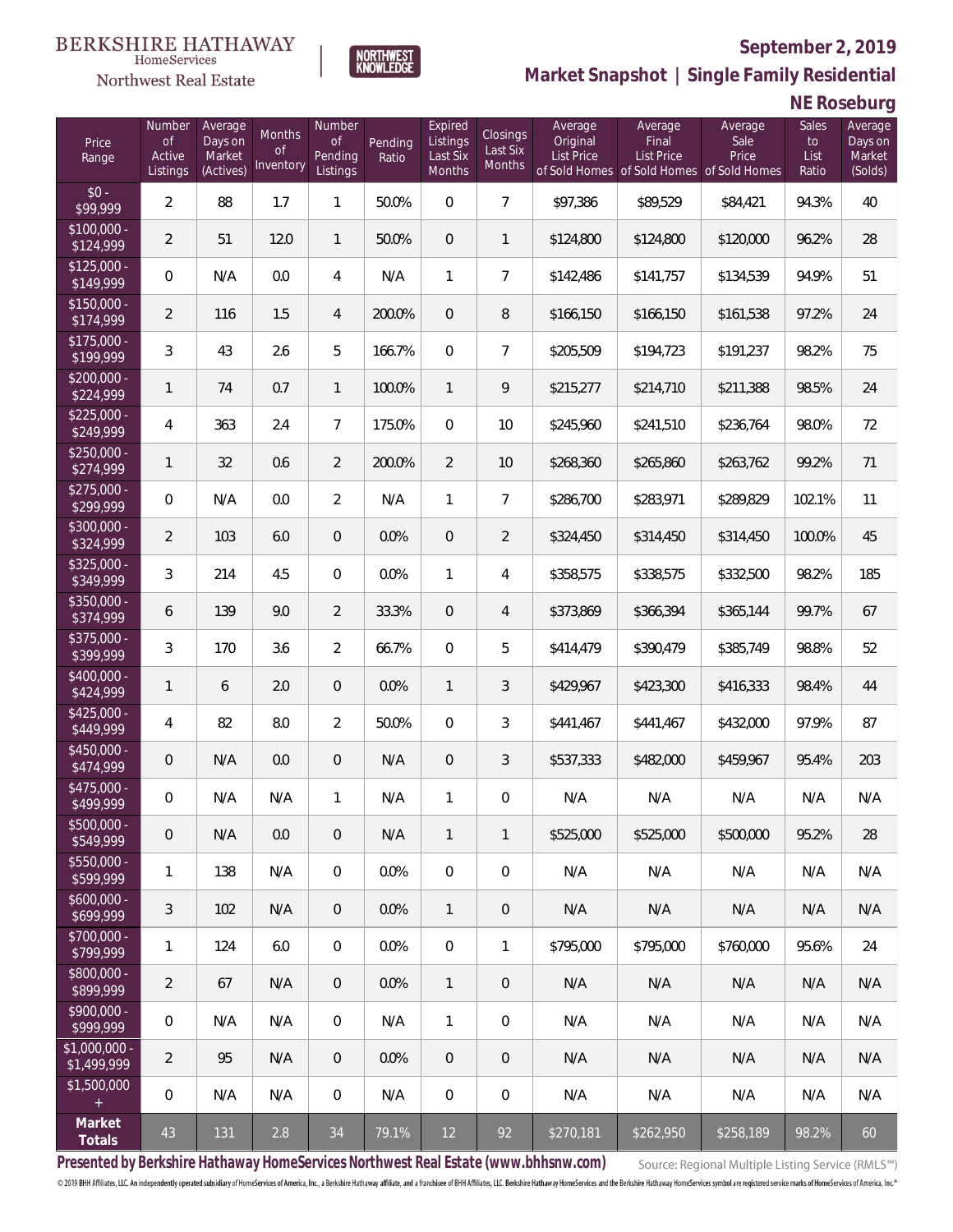

HomeServices

**Market Snapshot | Single Family Residential**

### **NW Roseburg**

| Price<br>Range               | Number<br><b>of</b><br>Active<br>Listings | Average<br>Days on<br>Market<br>(Actives) | Months<br>0f<br>Inventory | Number<br>Οf<br>Pending<br>Listings | Pending<br>Ratio | Expired<br>Listings<br>Last Six<br>Months | <b>Closings</b><br>Last Six<br>Months | Average<br>Original<br><b>List Price</b> | Average<br>Final<br><b>List Price</b><br>of Sold Homes of Sold Homes of Sold Homes | Average<br>Sale<br>Price | Sales<br>to<br>List<br>Ratio | Average<br>Days on<br>Market<br>(Solds) |
|------------------------------|-------------------------------------------|-------------------------------------------|---------------------------|-------------------------------------|------------------|-------------------------------------------|---------------------------------------|------------------------------------------|------------------------------------------------------------------------------------|--------------------------|------------------------------|-----------------------------------------|
| $$0 -$<br>\$99,999           | 1                                         | 68                                        | 3.0                       | $\overline{0}$                      | 0.0%             | $\Omega$                                  | $\overline{2}$                        | \$92,000                                 | \$87,000                                                                           | \$84,000                 | 96.6%                        | 20                                      |
| $$100,000 -$<br>\$124,999    | 0                                         | N/A                                       | 0.0                       | $\mathbf{1}$                        | N/A              | $\overline{0}$                            | $\mathbf{1}$                          | \$106,500                                | \$106,500                                                                          | \$106,500                | 100.0%                       | 9                                       |
| $$125,000 -$<br>\$149,999    | $\overline{2}$                            | 176                                       | 6.0                       | $\mathbf{1}$                        | 50.0%            | $\overline{0}$                            | $\overline{2}$                        | \$144,950                                | \$144,950                                                                          | \$140,950                | 97.2%                        | 8                                       |
| $$150,000 -$<br>\$174,999    | 0                                         | N/A                                       | 0.0                       | $\mathbf{1}$                        | N/A              | $\overline{0}$                            | $\overline{4}$                        | \$162,825                                | \$162,825                                                                          | \$162,600                | 99.9%                        | 38                                      |
| $$175,000 -$<br>\$199,999    | 0                                         | N/A                                       | 0.0                       | $\overline{2}$                      | N/A              | $\overline{0}$                            | $\mathbf{1}$                          | \$180,000                                | \$180,000                                                                          | \$176,000                | 97.8%                        | $\overline{2}$                          |
| $$200,000 -$<br>\$224,999    | 0                                         | N/A                                       | 0.0                       | $\overline{0}$                      | N/A              | $\overline{0}$                            | 5                                     | \$222,060                                | \$213,860                                                                          | \$209,980                | 98.2%                        | 81                                      |
| $$225,000 -$<br>\$249,999    | 5                                         | 40                                        | 5.0                       | 3                                   | 60.0%            | $\mathbf{1}$                              | 6                                     | \$233,967                                | \$233,967                                                                          | \$234,483                | 100.2%                       | 11                                      |
| $$250,000 -$<br>\$274,999    | $\overline{2}$                            | 25                                        | 1.2                       | 3                                   | 150.0%           | $\overline{2}$                            | 10                                    | \$273,170                                | \$269,040                                                                          | \$259,185                | 96.3%                        | 24                                      |
| $$275,000 -$<br>\$299,999    | 6                                         | 64                                        | 2.6                       | $\overline{4}$                      | 66.7%            | $\overline{0}$                            | 14                                    | \$294,936                                | \$291,721                                                                          | \$287,364                | 98.5%                        | 45                                      |
| $$300,000 -$<br>\$324,999    | 4                                         | 100                                       | 2.4                       | $\overline{2}$                      | 50.0%            | $\overline{0}$                            | 10                                    | \$325,310                                | \$316,320                                                                          | \$310,020                | 98.0%                        | 55                                      |
| $$325,000 -$<br>\$349,999    | 3                                         | 43                                        | 6.0                       | $\overline{0}$                      | 0.0%             | $\mathbf{1}$                              | 3                                     | \$356,300                                | \$351,300                                                                          | \$335,000                | 95.4%                        | 80                                      |
| $$350,000 -$<br>\$374,999    | $\overline{4}$                            | 483                                       | 4.8                       | $\overline{0}$                      | 0.0%             | $\overline{0}$                            | 5                                     | \$389,780                                | \$371,740                                                                          | \$362,374                | 97.5%                        | 145                                     |
| $$375,000 -$<br>\$399,999    | 8                                         | 69                                        | 5.3                       | 3                                   | 37.5%            | $\mathbf{1}$                              | 9                                     | \$400,267                                | \$394,534                                                                          | \$385,814                | 97.8%                        | 59                                      |
| $$400,000 -$<br>\$424,999    | 0                                         | N/A                                       | 0.0                       | $\overline{0}$                      | N/A              | $\mathbf{1}$                              | $\mathfrak{Z}$                        | \$423,667                                | \$420,333                                                                          | \$408,333                | 97.1%                        | 24                                      |
| $$425,000 -$<br>\$449,999    | 4                                         | 62                                        | 24.0                      | $\mathbf{1}$                        | 25.0%            | $\overline{0}$                            | $\mathbf{1}$                          | \$430,000                                | \$430,000                                                                          | \$433,500                | 100.8%                       | 14                                      |
| $$450,000 -$<br>\$474,999    | $\overline{4}$                            | 143                                       | 24.0                      | $\overline{0}$                      | 0.0%             | $\overline{0}$                            | $\mathbf{1}$                          | \$525,000                                | \$489,500                                                                          | \$452,000                | 92.3%                        | 137                                     |
| \$475,000 -<br>\$499,999     | $\overline{7}$                            | 134                                       | 21.0                      | 6                                   | 85.7%            | $\mathbf{1}$                              | $\overline{2}$                        | \$558,400                                | \$497,000                                                                          | \$483,300                | 97.2%                        | 215                                     |
| $$500,000 -$<br>\$549,999    | 1                                         | 30                                        | 2.0                       | $\theta$                            | 0.0%             | $\mathbf{1}$                              | 3                                     | \$537,967                                | \$529,633                                                                          | \$520,667                | 98.3%                        | 100                                     |
| $$550,000 -$<br>\$599,999    | 4                                         | 84                                        | 6.0                       | $\overline{2}$                      | 50.0%            | $\overline{2}$                            | 4                                     | \$591,467                                | \$582,717                                                                          | \$574,717                | 98.6%                        | 36                                      |
| $$600,000 -$<br>\$699,999    | $\overline{4}$                            | 213                                       | 4.8                       | $\overline{0}$                      | 0.0%             | $\mathbf{1}$                              | 5                                     | \$670,580                                | \$660,580                                                                          | \$639,860                | 96.9%                        | 111                                     |
| \$700,000 -<br>\$799,999     | 4                                         | 88                                        | 24.0                      | $\mathbf 0$                         | 0.0%             | $\mathbf{1}$                              | 1                                     | \$850,000                                | \$800,000                                                                          | \$780,000                | 97.5%                        | 192                                     |
| \$800,000 -<br>\$899,999     | $\mathfrak{Z}$                            | 559                                       | N/A                       | $\overline{0}$                      | 0.0%             | $\mathbf{1}$                              | $\mathbf 0$                           | N/A                                      | N/A                                                                                | N/A                      | N/A                          | N/A                                     |
| \$900,000 -<br>\$999,999     | 0                                         | N/A                                       | N/A                       | $\mathbf 0$                         | N/A              | $\boldsymbol{0}$                          | $\mathbf 0$                           | N/A                                      | N/A                                                                                | N/A                      | N/A                          | N/A                                     |
| \$1,000,000 -<br>\$1,499,999 | 3                                         | 189                                       | N/A                       | $\overline{0}$                      | 0.0%             | $\mathbf{1}$                              | $\mathbf 0$                           | N/A                                      | N/A                                                                                | N/A                      | N/A                          | N/A                                     |
| \$1,500,000<br>$\pm$         | 3                                         | 204                                       | N/A                       | $\overline{0}$                      | 0.0%             | $\mathfrak{Z}$                            | $\mathbf 0$                           | N/A                                      | N/A                                                                                | N/A                      | N/A                          | N/A                                     |
| Market<br>Totals             | 72                                        | 142                                       | 4.7                       | 29                                  | 40.3%            | 17                                        | 92                                    | \$349,841                                | \$342,099                                                                          | \$334,361                | 97.7%                        | 59                                      |

**Presented by Berkshire Hathaway HomeServices Northwest Real Estate (www.bhhsnw.com)**

Source: Regional Multiple Listing Service (RMLS™)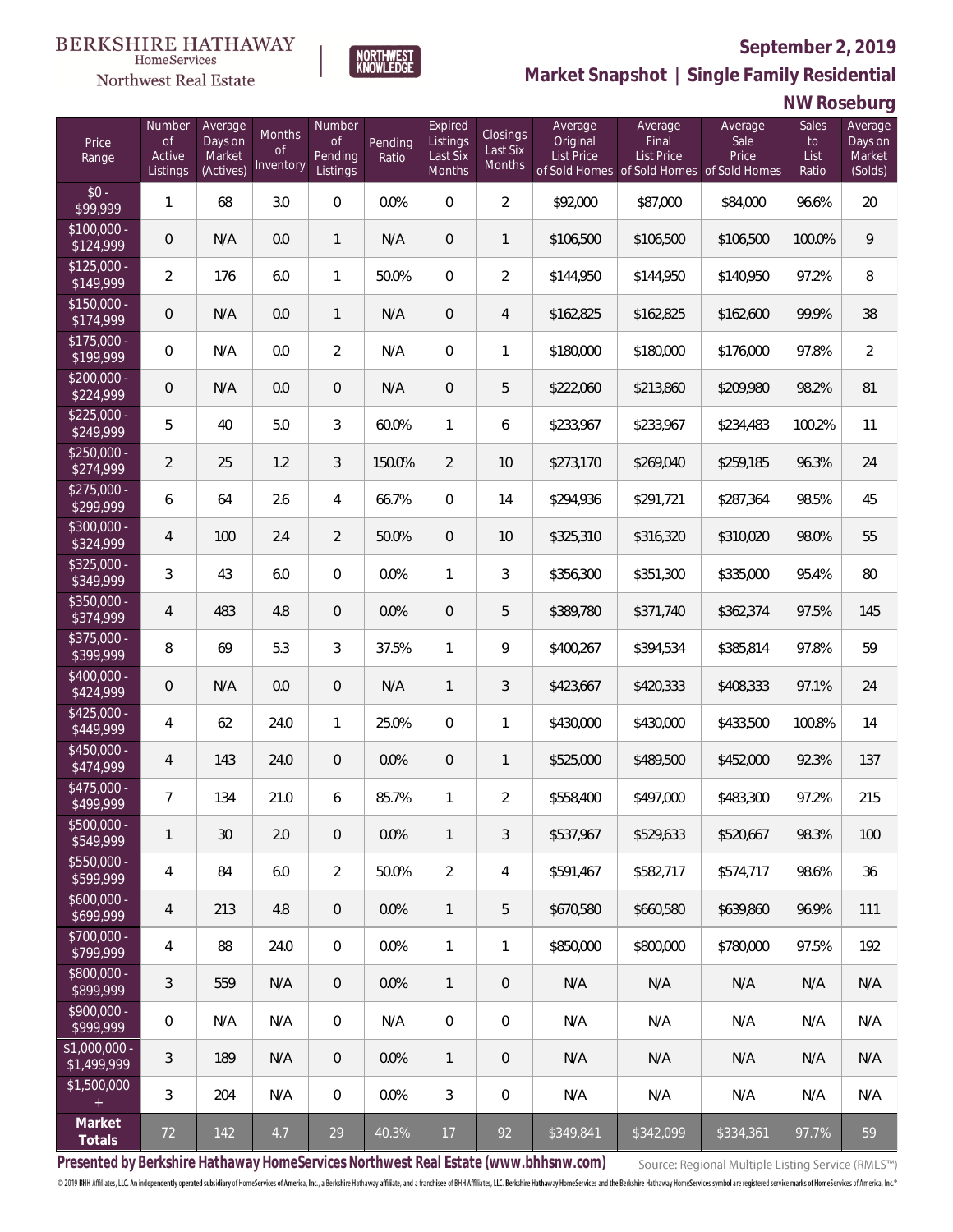

HomeServices

**Market Snapshot | Single Family Residential**

## **SE Roseburg**

| Price<br>Range                    | Number<br><b>of</b><br>Active<br>Listings | Average<br>Days on<br>Market<br>(Actives) | Months<br><b>of</b><br>Inventory | Number<br><b>of</b><br>Pending<br>Listings | Pending<br>Ratio | Expired<br>Listings<br>Last Six<br>Months | <b>Closings</b><br>Last Six<br>Months | Average<br>Original<br><b>List Price</b> | Average<br>Final<br><b>List Price</b><br>of Sold Homes of Sold Homes of Sold Homes | Average<br>Sale<br>Price | Sales<br>to<br>List<br>Ratio | Average<br>Days on<br>Market<br>(Solds) |
|-----------------------------------|-------------------------------------------|-------------------------------------------|----------------------------------|--------------------------------------------|------------------|-------------------------------------------|---------------------------------------|------------------------------------------|------------------------------------------------------------------------------------|--------------------------|------------------------------|-----------------------------------------|
| $$0 -$<br>\$99,999                | 1                                         | 78                                        | 2.0                              | $\overline{2}$                             | 200.0%           | $\Omega$                                  | 3                                     | \$84,600                                 | \$72,300                                                                           | \$43,496                 | 60.2%                        | 169                                     |
| $$100,000 -$<br>$\sqrt{$124,999}$ | $\overline{0}$                            | N/A                                       | 0.0                              | $\overline{0}$                             | N/A              | $\overline{0}$                            | $\mathbf{1}$                          | \$109,900                                | \$109,900                                                                          | \$100,000                | 91.0%                        | 72                                      |
| $$125,000 -$<br>\$149,999         | $\overline{2}$                            | 112                                       | 2.4                              | $\overline{0}$                             | 0.0%             | $\overline{0}$                            | 5                                     | \$158,380                                | \$143,460                                                                          | \$137,580                | 95.9%                        | 39                                      |
| $$150,000 -$<br>\$174,999         | $\overline{2}$                            | 118                                       | 4.0                              | $\mathbf{1}$                               | 50.0%            | $\overline{0}$                            | 3                                     | \$174,883                                | \$171,550                                                                          | \$162,683                | 94.8%                        | 47                                      |
| $$175,000 -$<br>\$199,999         | $\overline{2}$                            | 82                                        | 2.0                              | 3                                          | 150.0%           | $\mathbf{1}$                              | 6                                     | \$197,000                                | \$190,633                                                                          | \$188,500                | 98.9%                        | 61                                      |
| $$200,000 -$<br>\$224,999         | 3                                         | 19                                        | 6.0                              | $\mathbf{1}$                               | 33.3%            | $\overline{2}$                            | 3                                     | \$224,967                                | \$219,300                                                                          | \$213,333                | 97.3%                        | 113                                     |
| $$225,000 -$<br>\$249,999         | 3                                         | 22                                        | 2.3                              | $\mathbf{1}$                               | 33.3%            | $\overline{0}$                            | 8                                     | \$242,963                                | \$239,763                                                                          | \$234,913                | 98.0%                        | 53                                      |
| $$250,000 -$<br>\$274,999         | $\overline{2}$                            | 54                                        | 2.4                              | 3                                          | 150.0%           | $\mathbf{1}$                              | 5                                     | \$302,860                                | \$286,970                                                                          | \$256,990                | 89.6%                        | 80                                      |
| $$275,000 -$<br>\$299,999         | $\overline{a}$                            | 50                                        | 3.0                              | $\overline{2}$                             | 100.0%           | $\overline{0}$                            | $\overline{4}$                        | \$302,850                                | \$300,599                                                                          | \$286,725                | 95.4%                        | 68                                      |
| $$300,000 -$<br>\$324,999         | $\overline{2}$                            | 74                                        | 3.0                              | $\overline{0}$                             | 0.0%             | $\mathbf{1}$                              | $\overline{4}$                        | \$329,600                                | \$315,475                                                                          | \$312,813                | 99.2%                        | 80                                      |
| $$325,000 -$<br>\$349,999         | 4                                         | 112                                       | N/A                              | $\mathbf{1}$                               | 25.0%            | $\overline{0}$                            | $\overline{0}$                        | N/A                                      | N/A                                                                                | N/A                      | N/A                          | N/A                                     |
| $$350,000 -$<br>\$374,999         | 6                                         | 151                                       | 36.0                             | $\overline{0}$                             | 0.0%             | $\overline{0}$                            | $\mathbf{1}$                          | \$362,500                                | \$362,500                                                                          | \$355,000                | 97.9%                        | 15                                      |
| $$375,000 -$<br>\$399,999         | 6                                         | 112                                       | N/A                              | $\overline{0}$                             | 0.0%             | $\overline{0}$                            | $\overline{0}$                        | N/A                                      | N/A                                                                                | N/A                      | N/A                          | N/A                                     |
| \$400,000 -<br>\$424,999          | 1                                         | 110                                       | 3.0                              | $\overline{0}$                             | 0.0%             | $\overline{0}$                            | $\overline{2}$                        | \$437,500                                | \$427,450                                                                          | \$411,450                | 96.3%                        | 103                                     |
| $$425,000 -$<br>\$449,999         | 0                                         | N/A                                       | N/A                              | $\overline{0}$                             | N/A              | $\mathbf{1}$                              | $\overline{0}$                        | N/A                                      | N/A                                                                                | N/A                      | N/A                          | N/A                                     |
| $$450,000 -$<br>\$474,999         | $\overline{0}$                            | N/A                                       | N/A                              | $\overline{0}$                             | N/A              | $\overline{0}$                            | $\mathbf 0$                           | N/A                                      | N/A                                                                                | N/A                      | N/A                          | N/A                                     |
| $$475,000 -$<br>\$499,999         | 1                                         | 49                                        | N/A                              | $\mathbf{0}$                               | 0.0%             | $\overline{0}$                            | $\mathbf 0$                           | N/A                                      | N/A                                                                                | N/A                      | N/A                          | N/A                                     |
| $$500,000 -$<br>\$549,999         | $\theta$                                  | N/A                                       | N/A                              | $\theta$                                   | N/A              | $\theta$                                  | $\mathbf 0$                           | N/A                                      | N/A                                                                                | N/A                      | N/A                          | N/A                                     |
| \$550,000 -<br>\$599,999          | 0                                         | N/A                                       | N/A                              | $\mathbf 0$                                | N/A              | $\mathbf 0$                               | 0                                     | N/A                                      | N/A                                                                                | N/A                      | N/A                          | N/A                                     |
| $$600,000 -$<br>5699,999          | 1                                         | 96                                        | N/A                              | $\overline{0}$                             | 0.0%             | $\overline{0}$                            | $\mathbf 0$                           | N/A                                      | N/A                                                                                | N/A                      | N/A                          | N/A                                     |
| \$700,000 -<br>\$799,999          | 0                                         | N/A                                       | 0.0                              | $\mathbf 0$                                | N/A              | $\overline{0}$                            | $\mathbf{1}$                          | \$750,000                                | \$750,000                                                                          | \$750,000                | 100.0%                       | 263                                     |
| \$800,000 -<br>\$899,999          | $\mathbf 0$                               | N/A                                       | N/A                              | $\overline{0}$                             | N/A              | $\overline{0}$                            | $\theta$                              | N/A                                      | N/A                                                                                | N/A                      | N/A                          | N/A                                     |
| \$900,000 -<br>$\sqrt{2999.999}$  | 0                                         | N/A                                       | 0.0                              | $\mathbf 0$                                | N/A              | $\overline{0}$                            | $\mathbf{1}$                          | \$1,050,000                              | \$1,000,000                                                                        | \$980,000                | 98.0%                        | 561                                     |
| $$1,000,000$ -<br>\$1,499,999     | $\overline{0}$                            | N/A                                       | N/A                              | $\overline{0}$                             | N/A              | $\overline{0}$                            | $\mathbf 0$                           | N/A                                      | N/A                                                                                | N/A                      | N/A                          | N/A                                     |
| \$1,500,000<br>$+$                | 0                                         | N/A                                       | N/A                              | $\overline{0}$                             | N/A              | $\overline{0}$                            | $\mathbf 0$                           | N/A                                      | N/A                                                                                | N/A                      | N/A                          | N/A                                     |
| Market<br>Totals                  | 38                                        | 91                                        | 4.9                              | 14                                         | 36.8%            | $\mathfrak{b}$                            | 47                                    | \$267,286                                | \$258,406                                                                          | \$247,824                | 95.9%                        | 87                                      |

**Presented by Berkshire Hathaway HomeServices Northwest Real Estate (www.bhhsnw.com)**

Source: Regional Multiple Listing Service (RMLS™)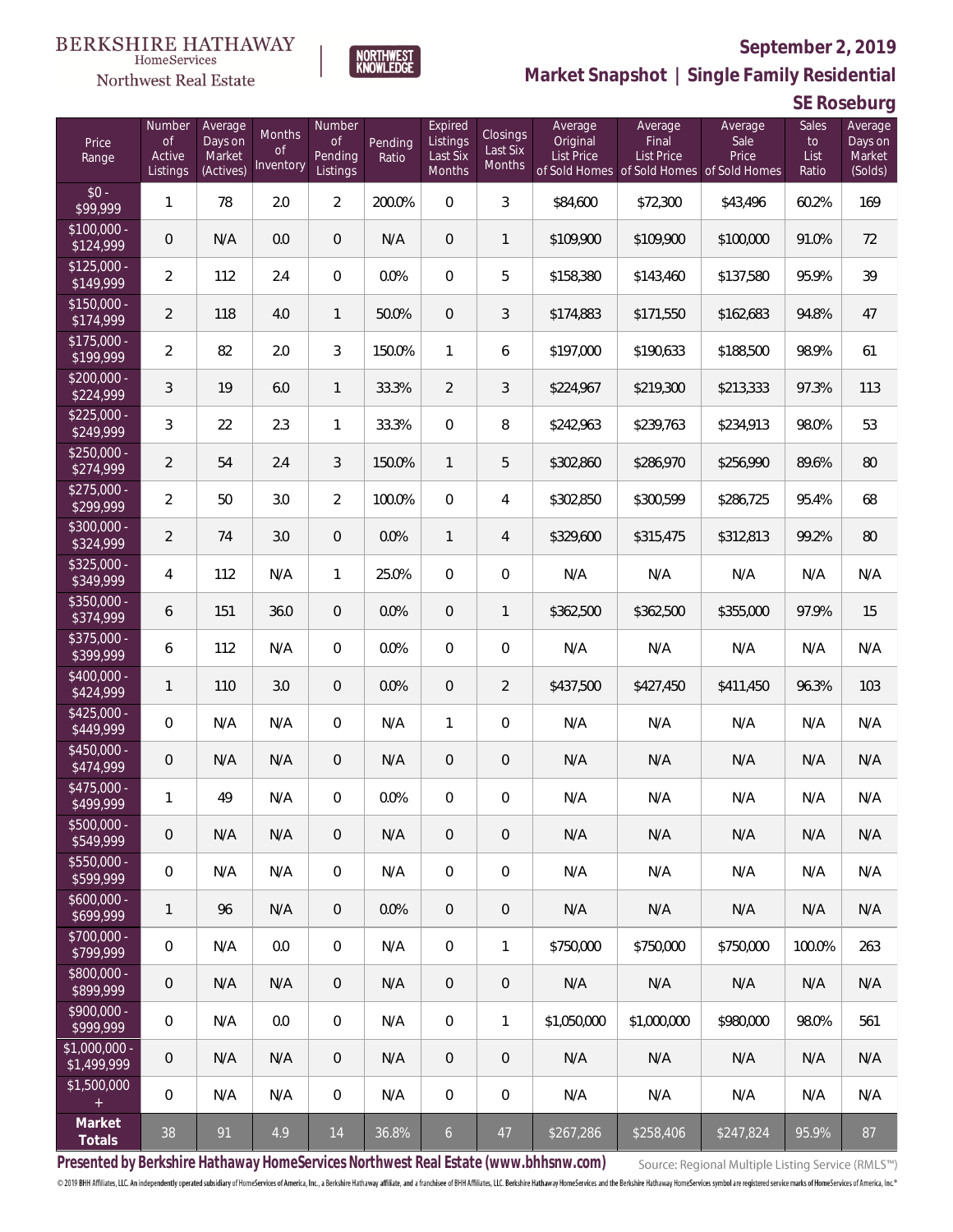

**NORTHWEST**<br>KNOWLEDGE

Northwest Real Estate

**Market Snapshot | Single Family Residential**

**SW Roseburg**

| Price<br>Range                | Number<br>of<br>Active<br>Listings | Average<br>Days on<br>Market<br>(Actives) | Months<br>Οf<br>Inventory | Number<br>Οf<br>Pending<br>Listings | Pending<br>Ratio | Expired<br>Listings<br>Last Six<br>Months | Closings<br>Last Six<br>Months | Average<br>Original<br><b>List Price</b> | Average<br>Final<br>List Price<br>of Sold Homes of Sold Homes of Sold Homes | Average<br>Sale<br>Price | Sales<br>to<br>List<br>Ratio | Average<br>Days on<br>Market<br>(Solds) |
|-------------------------------|------------------------------------|-------------------------------------------|---------------------------|-------------------------------------|------------------|-------------------------------------------|--------------------------------|------------------------------------------|-----------------------------------------------------------------------------|--------------------------|------------------------------|-----------------------------------------|
| $$0 -$<br>\$99,999            | $\overline{0}$                     | N/A                                       | 0.0                       | $\mathbf{1}$                        | N/A              | $\overline{0}$                            | 3                              | \$67,133                                 | \$67,133                                                                    | \$73,167                 | 109.0%                       | 28                                      |
| $$100,000 -$<br>\$124,999     | 0                                  | N/A                                       | N/A                       | $\mathbf{1}$                        | N/A              | $\overline{0}$                            | $\mathbf 0$                    | N/A                                      | N/A                                                                         | N/A                      | N/A                          | N/A                                     |
| $$125,000 -$<br>\$149,999     | $\mathbf 0$                        | N/A                                       | 0.0                       | $\overline{0}$                      | N/A              | $\overline{0}$                            | $\overline{2}$                 | \$139,500                                | \$139,500                                                                   | \$141,000                | 101.1%                       | 74                                      |
| $$150,000 -$<br>\$174,999     | 0                                  | N/A                                       | 0.0                       | $\overline{2}$                      | N/A              | $\overline{0}$                            | 3                              | \$160,767                                | \$160,767                                                                   | \$163,300                | 101.6%                       | 9                                       |
| $$175,000 -$<br>\$199,999     | 3                                  | 69                                        | 3.0                       | $\overline{7}$                      | 233.3%           | $\mathbf{1}$                              | 6                              | \$181,033                                | \$179,367                                                                   | \$178,963                | 99.8%                        | 13                                      |
| $$200,000 -$<br>\$224,999     | 3                                  | 56                                        | 1.8                       | 5                                   | 166.7%           | $\overline{0}$                            | 10                             | \$216,200                                | \$213,210                                                                   | \$213,618                | 100.2%                       | 43                                      |
| $$225,000 -$<br>\$249,999     | 1                                  | 33                                        | 0.6                       | 4                                   | 400.0%           | $\mathbf{1}$                              | 10                             | \$239,770                                | \$238,770                                                                   | \$235,430                | 98.6%                        | 31                                      |
| $$250,000 -$<br>\$274,999     | 1                                  | 40                                        | 0.7                       | 4                                   | 400.0%           | $\mathbf{1}$                              | 9                              | \$274,221                                | \$266,456                                                                   | \$261,322                | 98.1%                        | 71                                      |
| $$275,000 -$<br>\$299,999     | 4                                  | 58                                        | 2.4                       | $\overline{4}$                      | 100.0%           | $\mathbf{1}$                              | 10                             | \$300,840                                | \$296,300                                                                   | \$291,410                | 98.3%                        | 35                                      |
| \$300,000 -<br>\$324,999      | $\overline{2}$                     | 11                                        | 4.0                       | $\overline{2}$                      | 100.0%           | $\overline{0}$                            | 3                              | \$312,500                                | \$307,833                                                                   | \$302,828                | 98.4%                        | 99                                      |
| $$325,000 -$<br>\$349,999     | $\overline{2}$                     | 44                                        | 6.0                       | $\overline{0}$                      | 0.0%             | $\overline{0}$                            | $\overline{2}$                 | \$359,000                                | \$354,000                                                                   | \$331,667                | 93.7%                        | 37                                      |
| \$350,000 -<br>\$374,999      | 0                                  | N/A                                       | 0.0                       | $\overline{0}$                      | N/A              | $\mathbf{1}$                              | $\overline{2}$                 | \$377,450                                | \$377,450                                                                   | \$370,000                | 98.0%                        | 12                                      |
| \$375,000 -<br>\$399,999      | $\overline{2}$                     | 175                                       | 6.0                       | 4                                   | 200.0%           | $\mathbf{1}$                              | $\overline{2}$                 | \$404,250                                | \$397,250                                                                   | \$387,500                | 97.5%                        | 33                                      |
| $$400,000 -$<br>\$424,999     | $\overline{2}$                     | 112                                       | 2.4                       | $\overline{2}$                      | 100.0%           | $\mathbf{1}$                              | 5                              | \$437,760                                | \$432,760                                                                   | \$411,480                | 95.1%                        | 75                                      |
| $$425,000 -$<br>\$449,999     | $\overline{2}$                     | 388                                       | 4.0                       | 3                                   | 150.0%           | $\overline{0}$                            | 3                              | \$432,833                                | \$432,833                                                                   | \$436,833                | 100.9%                       | 27                                      |
| \$450,000 -<br>\$474,999      | 0                                  | N/A                                       | 0.0                       | $\mathbf{1}$                        | N/A              | $\overline{0}$                            | $\mathbf{1}$                   | \$559,000                                | \$459,000                                                                   | \$459,000                | 100.0%                       | 106                                     |
| $$475,000 -$<br>\$499,999     | 3                                  | 53                                        | 9.0                       | $\mathbf{1}$                        | 33.3%            | $\overline{0}$                            | $\sqrt{2}$                     | \$522,450                                | \$514,700                                                                   | \$489,750                | 95.2%                        | 80                                      |
| $$500,000 -$<br>\$549,999     | 2                                  | 159                                       | 4.0                       | $\overline{0}$                      | 0.0%             | $\overline{0}$                            | 3                              | \$541.333                                | \$536.333                                                                   | \$525,000                | 97.9%                        | 114                                     |
| $$550,000 -$<br>\$599,999     | 3                                  | 34                                        | 9.0                       | $\mathbf{1}$                        | 33.3%            | $\overline{0}$                            | $\overline{2}$                 | \$697,495                                | \$647,500                                                                   | \$570,500                | 88.1%                        | 50                                      |
| $$600,000 -$<br>\$699,999     | 0                                  | N/A                                       | 0.0                       | $\overline{0}$                      | N/A              | $\mathbf{1}$                              | $\mathbf{1}$                   | \$649,000                                | \$649,000                                                                   | \$635,000                | 97.8%                        | 30                                      |
| $$700,000 -$<br>\$799,999     | $\overline{2}$                     | 526                                       | 12.0                      | $\overline{0}$                      | 0.0%             | $\overline{0}$                            | 1                              | \$890,000                                | \$799,000                                                                   | \$785,000                | 98.2%                        | 241                                     |
| $$800,000 -$<br>\$899,999     | $\overline{2}$                     | 344                                       | N/A                       | $\overline{0}$                      | 0.0%             | $\overline{0}$                            | 0                              | N/A                                      | N/A                                                                         | N/A                      | N/A                          | N/A                                     |
| $$900,000 -$<br>\$999,999     | 1                                  | 541                                       | N/A                       | $\overline{0}$                      | 0.0%             | $\overline{0}$                            | 0                              | N/A                                      | N/A                                                                         | N/A                      | N/A                          | N/A                                     |
| $$1,000,000 -$<br>\$1,499,999 | 1                                  | 90                                        | N/A                       | $\overline{0}$                      | 0.0%             | $\overline{0}$                            | $\mathbf 0$                    | N/A                                      | N/A                                                                         | N/A                      | N/A                          | N/A                                     |
| \$1,500,000<br>$+$            | 1                                  | 423                                       | N/A                       | $\mathbf 0$                         | 0.0%             | $\overline{0}$                            | 0                              | N/A                                      | N/A                                                                         | N/A                      | N/A                          | N/A                                     |
| Market<br>Totals              | 37                                 | 149                                       | 2.8                       | 42                                  | 113.5%           | 8                                         | 80                             | \$311,913                                | \$305,042                                                                   | \$298,136                | 97.7%                        | 50                                      |

**Presented by Berkshire Hathaway HomeServices Northwest Real Estate (www.bhhsnw.com)**

Source: Regional Multiple Listing Service (RMLS™)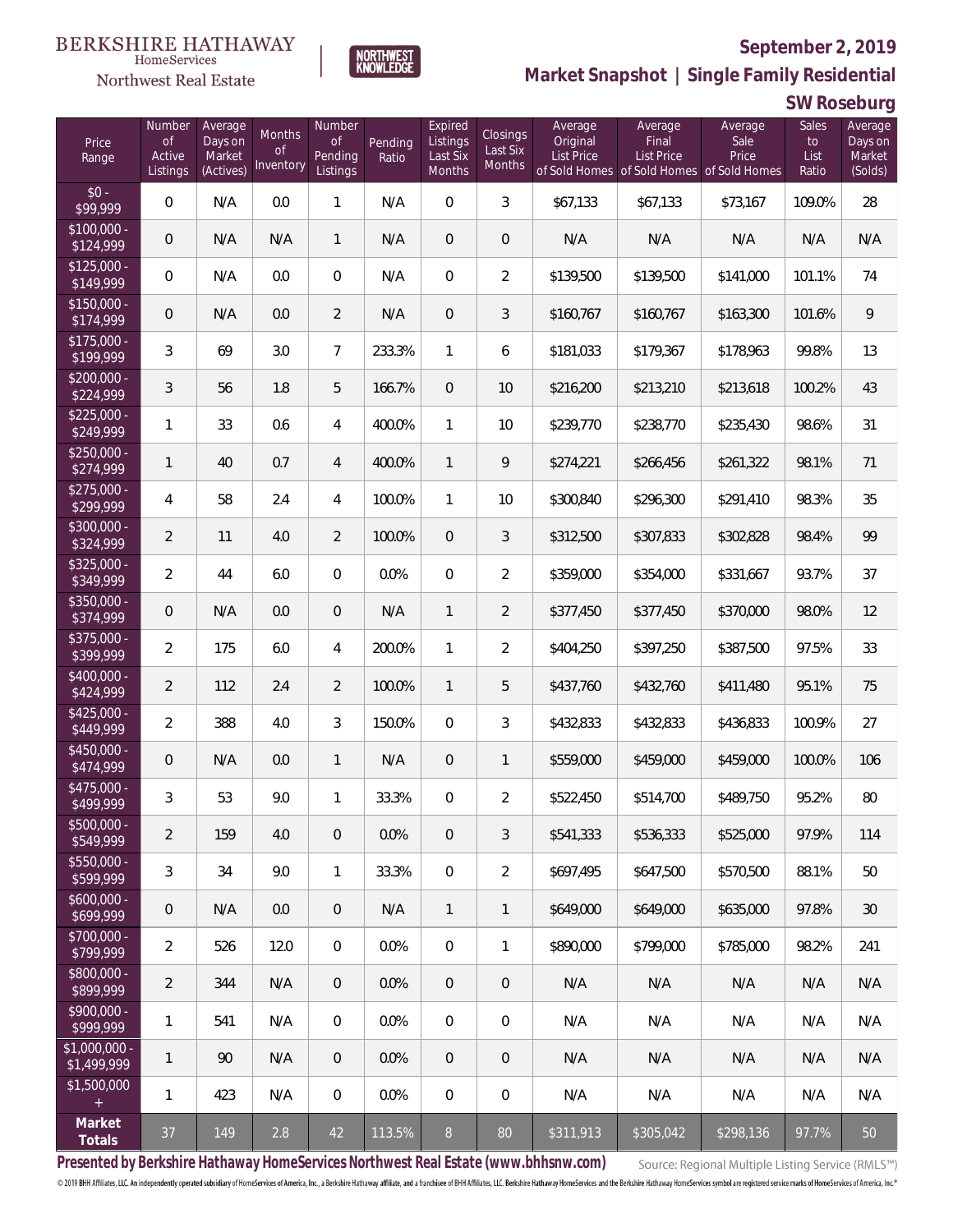# Northwest Real Estate



## **September 2, 2019**

**Market Snapshot | Single Family Residential**

**Glide**

| Price<br>Range                   | Number<br><b>of</b><br>Active<br>Listings | Average<br>Days on<br>Market<br>(Actives) | Months<br><b>of</b><br>Inventory | Number<br><b>of</b><br>Pending<br>Listings | Pending<br>Ratio | Expired<br>Listings<br>Last Six<br>Months | <b>Closings</b><br>Last Six<br>Months | Average<br>Original<br><b>List Price</b> | Average<br>Final<br><b>List Price</b> | Average<br>Sale<br>Price<br>of Sold Homes of Sold Homes of Sold Homes | Sales<br>to<br>List<br>Ratio | Average<br>Days on<br>Market<br>(Solds) |
|----------------------------------|-------------------------------------------|-------------------------------------------|----------------------------------|--------------------------------------------|------------------|-------------------------------------------|---------------------------------------|------------------------------------------|---------------------------------------|-----------------------------------------------------------------------|------------------------------|-----------------------------------------|
| $$0 -$<br>\$99,999               | $\boldsymbol{0}$                          | N/A                                       | 0.0                              | 0                                          | N/A              | $\mathbf 0$                               | $\mathbf{1}$                          | \$135,000                                | \$135,000                             | \$95,000                                                              | 70.4%                        | 74                                      |
| $$100,000 -$<br>\$124,999        | $\mathbf{1}$                              | 166                                       | N/A                              | 0                                          | 0.0%             | $\mathbf 0$                               | $\mathbf 0$                           | N/A                                      | N/A                                   | N/A                                                                   | N/A                          | N/A                                     |
| $$125,000 -$<br>$\sqrt{149,999}$ | $\mathbf{1}$                              | 4                                         | 3.0                              | $\boldsymbol{0}$                           | 0.0%             | $\mathbf 0$                               | $\overline{2}$                        | \$155,000                                | \$142,500                             | \$132,500                                                             | 93.0%                        | 84                                      |
| $$150,000 -$<br>\$174,999        | $\mathbf 0$                               | N/A                                       | 0.0                              | 1                                          | N/A              | $\boldsymbol{0}$                          | $\overline{2}$                        | \$167,500                                | \$158,500                             | \$158,000                                                             | 99.7%                        | 40                                      |
| $$175,000 -$<br>\$199,999        | 4                                         | 97                                        | 12.0                             | $\overline{0}$                             | 0.0%             | $\mathbf 0$                               | $\overline{2}$                        | \$184,500                                | \$184,500                             | \$186,000                                                             | 100.8%                       | 44                                      |
| $$200,000 -$<br>\$224,999        | $\overline{2}$                            | 214                                       | 2.4                              | 0                                          | 0.0%             | $\mathbf 0$                               | 5                                     | \$207,400                                | \$207,400                             | \$207,560                                                             | 100.1%                       | 17                                      |
| $$225,000 -$<br>\$249,999        | $\boldsymbol{0}$                          | N/A                                       | 0.0                              | 1                                          | N/A              | $\mathbf{1}$                              | $\overline{2}$                        | \$264,000                                | \$262,250                             | \$239,000                                                             | 91.1%                        | 76                                      |
| $$250,000 -$<br>\$274,999        | $\overline{4}$                            | 40                                        | 24.0                             | 1                                          | 25.0%            | $\mathbf{1}$                              | $\mathbf{1}$                          | \$350,000                                | \$350,000                             | \$270,000                                                             | 77.1%                        | 43                                      |
| $$275,000 -$<br>\$299,999        | $\boldsymbol{0}$                          | N/A                                       | 0.0                              | 3                                          | N/A              | $\mathbf 0$                               | $\overline{2}$                        | \$299,500                                | \$299,500                             | \$287,450                                                             | 96.0%                        | 49                                      |
| \$300,000 -<br>\$324,999         | $\mathbf{1}$                              | 138                                       | 3.0                              | 0                                          | 0.0%             | $\mathbf{1}$                              | $\overline{2}$                        | \$361,500                                | \$323,450                             | \$309,750                                                             | 95.8%                        | 326                                     |
| $$325,000 -$<br>\$349,999        | 5                                         | 174                                       | 10.0                             | 1                                          | 20.0%            | $\overline{0}$                            | 3                                     | \$382,667                                | \$349,333                             | \$333,667                                                             | 95.5%                        | 176                                     |
| \$350,000 -<br>\$374,999         | $\mathbf{1}$                              | 38                                        | 3.0                              | 0                                          | 0.0%             | $\mathbf 0$                               | $\overline{2}$                        | \$358,400                                | \$358,400                             | \$356,000                                                             | 99.3%                        | 66                                      |
| \$375,000 -<br>\$399,999         | 3                                         | 70                                        | 6.0                              | $\overline{0}$                             | 0.0%             | $\overline{0}$                            | 3                                     | \$399,667                                | \$393,000                             | \$388,000                                                             | 98.7%                        | 230                                     |
| \$400,000 -<br>\$424,999         | 0                                         | N/A                                       | 0.0                              | 0                                          | N/A              | $\mathbf 0$                               | $\mathbf{1}$                          | \$435,000                                | \$429,900                             | \$414,000                                                             | 96.3%                        | 132                                     |
| $$425,000 -$<br>\$449,999        | 1                                         | 52                                        | 2.0                              | $\boldsymbol{0}$                           | 0.0%             | $\overline{2}$                            | 3                                     | \$446,517                                | \$446,517                             | \$435,183                                                             | 97.5%                        | 34                                      |
| \$450,000 -<br>\$474,999         | 1                                         | 69                                        | N/A                              | 0                                          | 0.0%             | $\mathbf{1}$                              | $\overline{0}$                        | N/A                                      | N/A                                   | N/A                                                                   | N/A                          | N/A                                     |
| \$475,000 -<br>\$499,999         | 0                                         | N/A                                       | N/A                              | 0                                          | N/A              | 0                                         | 0                                     | N/A                                      | N/A                                   | N/A                                                                   | N/A                          | N/A                                     |
| $$500,000 -$<br>\$549,999        | 1                                         | 150                                       | 6.0                              | $\overline{0}$                             | 0.0%             | $\mathbf 0$                               | $\mathbf{1}$                          | \$545,000                                | \$545,000                             | \$500,000                                                             | 91.7%                        | 42                                      |
| $$550,000 -$<br>\$599,999        | $\boldsymbol{0}$                          | N/A                                       | N/A                              | $\overline{0}$                             | N/A              | $\mathbf 0$                               | $\mathbf 0$                           | N/A                                      | N/A                                   | N/A                                                                   | N/A                          | N/A                                     |
| $$600,000 -$<br>\$699,999        | $\mathfrak{Z}$                            | 110                                       | 18.0                             | $\overline{1}$                             | 33.3%            | $\mathbf{0}$                              | $\mathbf{1}$                          | \$699,000                                | \$699,000                             | \$685,000                                                             | 98.0%                        | $\mathbf 0$                             |
| \$700,000 -<br>\$799,999         | $\overline{2}$                            | 89                                        | N/A                              | $\overline{0}$                             | 0.0%             | $\mathbf 0$                               | $\mathbf 0$                           | N/A                                      | N/A                                   | N/A                                                                   | N/A                          | N/A                                     |
| \$800,000 -<br>\$899,999         | 0                                         | N/A                                       | N/A                              | $\mathbf 0$                                | N/A              | $\mathbf 0$                               | $\,0\,$                               | N/A                                      | N/A                                   | N/A                                                                   | N/A                          | N/A                                     |
| \$900,000 -<br>\$999,999         | $\boldsymbol{0}$                          | N/A                                       | N/A                              | $\mathbf{1}$                               | N/A              | $\mathbf{0}$                              | $\mathbf 0$                           | N/A                                      | N/A                                   | N/A                                                                   | N/A                          | N/A                                     |
| \$1,000,000 -<br>\$1,499,999     | 0                                         | N/A                                       | N/A                              | $\mathbf 0$                                | N/A              | $\mathbf 0$                               | $\,0\,$                               | N/A                                      | N/A                                   | N/A                                                                   | N/A                          | N/A                                     |
| \$1,500,000<br>$\pm$             | 4                                         | 309                                       | N/A                              | $\boldsymbol{0}$                           | 0.0%             | $\mathbf{1}$                              | $\,0\,$                               | N/A                                      | N/A                                   | N/A                                                                   | N/A                          | N/A                                     |
| Market<br>Totals                 | 34                                        | 130                                       | 6.2                              | 9                                          | 26.5%            | $7\overline{ }$                           | 33                                    | \$317,223                                | \$309,717                             | \$297,265                                                             | 96.0%                        | 93                                      |

**Presented by Berkshire Hathaway HomeServices Northwest Real Estate (www.bhhsnw.com)**

Source: Regional Multiple Listing Service (RMLS™)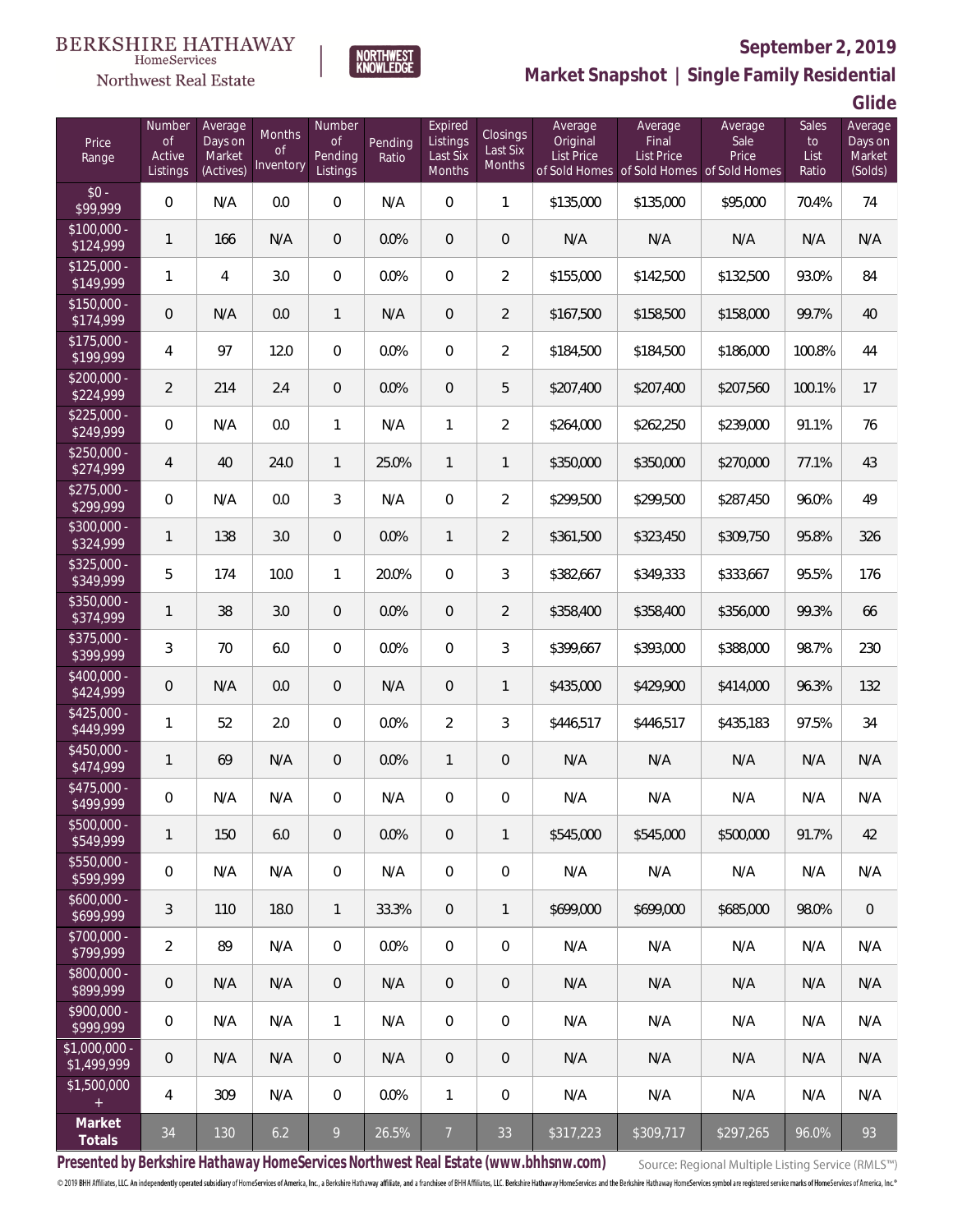## Northwest Real Estate

## **September 2, 2019**



**Market Snapshot | Single Family Residential**

**Sutherlin**

| Price<br>Range                | Number<br><b>of</b><br>Active<br>Listings | Average<br>Days on<br>Market<br>(Actives) | Months<br><b>of</b><br>Inventory | Number<br><b>of</b><br>Pending<br>Listings | Pending<br>Ratio | Expired<br>Listings<br>Last Six<br><b>Months</b> | Closings<br>Last Six<br>Months | Average<br>Original<br>List Price | Average<br>Final<br><b>List Price</b><br>of Sold Homes of Sold Homes of Sold Homes | Average<br>Sale<br>Price | Sales<br>to<br>List<br>Ratio | Average<br>Days on<br>Market<br>(Solds) |
|-------------------------------|-------------------------------------------|-------------------------------------------|----------------------------------|--------------------------------------------|------------------|--------------------------------------------------|--------------------------------|-----------------------------------|------------------------------------------------------------------------------------|--------------------------|------------------------------|-----------------------------------------|
| $$0 -$<br>\$99,999            | 0                                         | N/A                                       | 0.0                              | $\mathbf{1}$                               | N/A              | $\mathbf{1}$                                     | $\overline{2}$                 | \$80,950                          | \$69,950                                                                           | \$66,000                 | 94.4%                        | 129                                     |
| $$100.000 -$<br>\$124,999     | 0                                         | N/A                                       | 0.0                              | $\overline{0}$                             | N/A              | $\overline{0}$                                   | $\overline{2}$                 | \$120,500                         | \$112,950                                                                          | \$110,500                | 97.8%                        | 132                                     |
| $$125.000 -$<br>\$149,999     | 0                                         | N/A                                       | 0.0                              | $\overline{0}$                             | N/A              | $\mathbf{0}$                                     | 5                              | \$127,200                         | \$126,600                                                                          | \$133,100                | 105.1%                       | 83                                      |
| $$150.000 -$<br>\$174,999     | 1                                         | 10                                        | 0.5                              | $\overline{2}$                             | 200.0%           | $\overline{0}$                                   | 13                             | \$167,262                         | \$163,346                                                                          | \$160,946                | 98.5%                        | 56                                      |
| $$175,000 -$<br>\$199,999     | 4                                         | 34                                        | 1.6                              | 5                                          | 125.0%           | $\overline{0}$                                   | 15                             | \$190,813                         | \$187,740                                                                          | \$187,900                | 100.1%                       | 31                                      |
| $$200.000 -$<br>\$224,999     | $\overline{2}$                            | 102                                       | 3.0                              | 5                                          | 250.0%           | $\mathbf{1}$                                     | $\overline{4}$                 | \$223,675                         | \$217,950                                                                          | \$215,625                | 98.9%                        | 71                                      |
| $$225.000 -$<br>\$249,999     | 8                                         | 95                                        | 3.0                              | $\overline{2}$                             | 25.0%            | $\overline{0}$                                   | 16                             | \$244,844                         | \$243,163                                                                          | \$242,344                | 99.7%                        | 55                                      |
| $$250,000 -$<br>\$274,999     | 19                                        | 149                                       | 5.2                              | 3                                          | 15.8%            | $\overline{0}$                                   | 22                             | \$271,455                         | \$264,955                                                                          | \$262,246                | 99.0%                        | 42                                      |
| $$275,000 -$<br>\$299,999     | 9                                         | 183                                       | 4.9                              | 5                                          | 55.6%            | $\overline{0}$                                   | 11                             | \$301,873                         | \$292,155                                                                          | \$284,136                | 97.3%                        | 80                                      |
| $$300,000 -$<br>\$324,999     | 1                                         | 371                                       | 2.0                              | $\overline{2}$                             | 200.0%           | $\overline{0}$                                   | 3                              | \$311,300                         | \$311,300                                                                          | \$308,300                | 99.0%                        | 13                                      |
| $$325.000 -$<br>\$349,999     | 4                                         | 86                                        | 2.7                              | $\overline{4}$                             | 100.0%           | $\overline{2}$                                   | 9                              | \$345,644                         | \$346,200                                                                          | \$335,378                | 96.9%                        | 79                                      |
| \$350,000 -<br>\$374,999      | $\overline{2}$                            | 13                                        | 3.0                              | $\boldsymbol{0}$                           | 0.0%             | $\overline{0}$                                   | $\overline{4}$                 | \$373,450                         | \$366,975                                                                          | \$355,000                | 96.7%                        | 232                                     |
| $$375,000 -$<br>\$399,999     | 9                                         | 112                                       | 27.0                             | 3                                          | 33.3%            | $\mathbf{1}$                                     | $\overline{2}$                 | \$397,000                         | \$397,000                                                                          | \$384,000                | 96.7%                        | 72                                      |
| $$400,000 -$<br>\$424,999     | 1                                         | 9                                         | N/A                              | $\boldsymbol{0}$                           | 0.0%             | $\overline{0}$                                   | $\mathbf 0$                    | N/A                               | N/A                                                                                | N/A                      | N/A                          | N/A                                     |
| $$425,000 -$<br>\$449,999     | 3                                         | 355                                       | N/A                              | $\mathbf{1}$                               | 33.3%            | $\overline{0}$                                   | $\boldsymbol{0}$               | N/A                               | N/A                                                                                | N/A                      | N/A                          | N/A                                     |
| $$450,000 -$<br>\$474,999     | 0                                         | N/A                                       | 0.0                              | $\mathbf{1}$                               | N/A              | $\mathbf{1}$                                     | $\mathbf{1}$                   | \$485,000                         | \$485,000                                                                          | \$451,500                | 93.1%                        | 32                                      |
| \$475,000 -<br>\$499,999      | 6                                         | 43                                        | 18.0                             | 0                                          | 0.0%             | $\overline{0}$                                   | $\overline{2}$                 | \$499,900                         | \$492,400                                                                          | \$488,450                | 99.2%                        | 77                                      |
| $$500,000 -$<br>\$549,999     | 1                                         | 110                                       | 3.0                              | $\theta$                                   | 0.0%             | $\overline{0}$                                   | 2                              | \$582,250                         | \$507,000                                                                          | \$519,250                | 102.4%                       | 43                                      |
| $$550,000 -$<br>\$599,999     | 2                                         | 44                                        | 12.0                             | $\overline{0}$                             | 0.0%             | 3                                                | $\mathbf{1}$                   | \$630,000                         | \$630,000                                                                          | \$565,000                | 89.7%                        | 33                                      |
| $$600,000 -$<br>\$699,999     | 1                                         | 334                                       | N/A                              | $\mathbf{1}$                               | 100.0%           | $\overline{0}$                                   | $\sqrt{a}$                     | N/A                               | N/A                                                                                | N/A                      | N/A                          | N/A                                     |
| $$700,000 -$<br>\$799,999     | 5                                         | 81                                        | N/A                              | $\overline{0}$                             | 0.0%             | $\mathbf{0}$                                     | $\mathbf 0$                    | N/A                               | N/A                                                                                | N/A                      | N/A                          | N/A                                     |
| \$800,000 -<br>\$899,999      | 0                                         | N/A                                       | N/A                              | $\overline{0}$                             | N/A              | $\overline{0}$                                   | $\sqrt{a}$                     | N/A                               | N/A                                                                                | N/A                      | N/A                          | N/A                                     |
| $$900,000 -$<br>\$999,999     | 3                                         | 384                                       | N/A                              | $\overline{0}$                             | 0.0%             | $\mathbf{0}$                                     | $\mathbf 0$                    | N/A                               | N/A                                                                                | N/A                      | N/A                          | N/A                                     |
| $$1,000,000 -$<br>\$1,499,999 | 1                                         | 11                                        | N/A                              | $\mathbf{1}$                               | 100.0%           | $\overline{0}$                                   | $\theta$                       | N/A                               | N/A                                                                                | N/A                      | N/A                          | N/A                                     |
| \$1,500,000<br>$+$            | 3                                         | 240                                       | N/A                              | $\overline{0}$                             | 0.0%             | $\mathbf{1}$                                     | $\mathbf 0$                    | N/A                               | N/A                                                                                | N/A                      | N/A                          | N/A                                     |
| Market<br>Totals              | 85                                        | 135                                       | 4.5                              | 36                                         | 42.4%            | 10                                               | 114                            | $\sqrt{$261,334}$                 | \$255,868                                                                          | \$251,995                | 98.5%                        | 63                                      |

**Presented by Berkshire Hathaway HomeServices Northwest Real Estate (www.bhhsnw.com)**

Source: Regional Multiple Listing Service (RMLS™)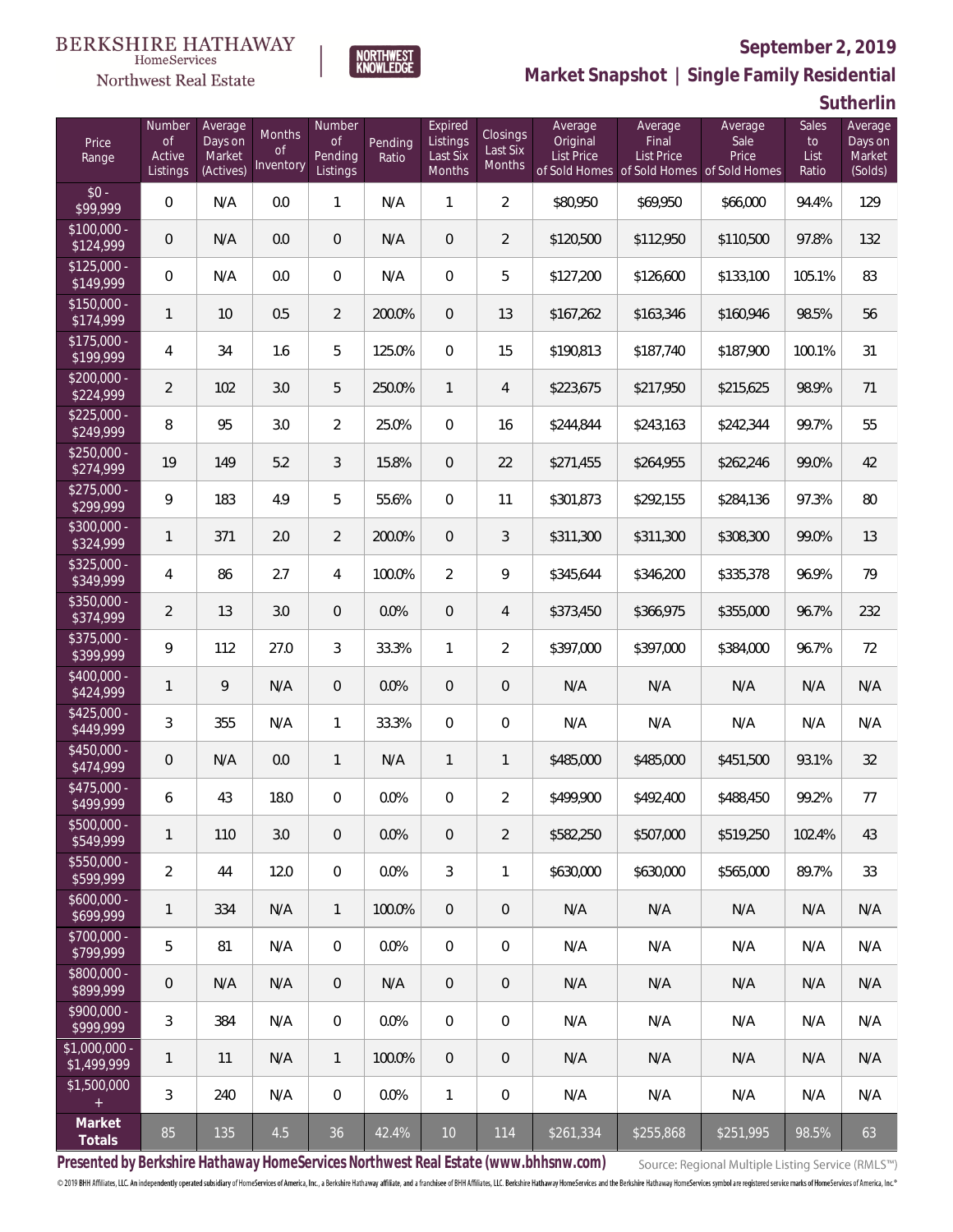# Northwest Real Estate

## **September 2, 2019**



## **Market Snapshot | Single Family Residential**

**Winston**

| Price<br>Range                | Number<br>of<br>Active<br>Listings | Average<br>Days on<br>Market<br>(Actives) | <b>Months</b><br>0f<br>Inventory | Number<br><b>of</b><br>Pending<br>Listings | Pending<br>Ratio | Expired<br>Listings<br>Last Six<br>Months | Closings<br>Last Six<br>Months | Average<br>Original<br>List Price | Average<br>Final<br>List Price<br>of Sold Homes of Sold Homes of Sold Homes | Average<br>Sale<br>Price | <b>Sales</b><br>to<br>List<br>Ratio | Average<br>Days on<br>Market<br>(Solds) |
|-------------------------------|------------------------------------|-------------------------------------------|----------------------------------|--------------------------------------------|------------------|-------------------------------------------|--------------------------------|-----------------------------------|-----------------------------------------------------------------------------|--------------------------|-------------------------------------|-----------------------------------------|
| $$0 -$<br>\$99,999            | 1                                  | 321                                       | 1.0                              | $\overline{0}$                             | 0.0%             | $\Omega$                                  | 6                              | \$73,933                          | \$67,033                                                                    | \$64,583                 | 96.3%                               | 80                                      |
| $$100,000 -$<br>\$124,999     | 1                                  | 40                                        | 1.5                              | $\mathbf{1}$                               | 100.0%           | $\overline{2}$                            | $\overline{4}$                 | \$113,750                         | \$112,425                                                                   | \$103,322                | 91.9%                               | 33                                      |
| $$125,000 -$<br>\$149,999     | $\overline{2}$                     | 57                                        | 2.4                              | $\overline{2}$                             | 100.0%           | $\overline{0}$                            | 5                              | \$140,160                         | \$138,980                                                                   | \$131,300                | 94.5%                               | 24                                      |
| $$150,000 -$<br>\$174,999     | 3                                  | 55                                        | 1.8                              | $\overline{2}$                             | 66.7%            | $\overline{2}$                            | 10                             | \$165,970                         | \$162,520                                                                   | \$164,050                | 100.9%                              | 55                                      |
| $$175,000 -$<br>\$199,999     | 5                                  | 25                                        | 2.7                              | 3                                          | 60.0%            | $\overline{0}$                            | 11                             | \$185,036                         | \$185,300                                                                   | \$185,809                | 100.3%                              | 36                                      |
| $$200,000 -$<br>\$224,999     | 5                                  | 28                                        | 3.3                              | $\overline{4}$                             | 80.0%            | $\mathbf{1}$                              | 9                              | \$226,744                         | \$223,133                                                                   | \$215,033                | 96.4%                               | 122                                     |
| $$225,000 -$<br>\$249,999     | $\overline{2}$                     | 212                                       | 1.0                              | 5                                          | 250.0%           | $\overline{0}$                            | 12                             | \$241,408                         | \$240,158                                                                   | \$237,838                | 99.0%                               | 23                                      |
| $$250,000 -$<br>\$274,999     | 5                                  | 60                                        | 2.5                              | 5                                          | 100.0%           | $\mathbf{1}$                              | 12                             | \$273,142                         | \$269,425                                                                   | \$265,563                | 98.6%                               | 41                                      |
| $$275,000 -$<br>\$299,999     | 4                                  | 58                                        | 4.8                              | $\overline{0}$                             | 0.0%             | $\overline{0}$                            | 5                              | \$306,350                         | \$306,350                                                                   | \$286,190                | 93.4%                               | 26                                      |
| \$300,000 -<br>\$324,999      | $\overline{2}$                     | 40                                        | 4.0                              | $\overline{0}$                             | 0.0%             | $\overline{0}$                            | 3                              | \$334,933                         | \$314,967                                                                   | \$311,333                | 98.8%                               | 127                                     |
| $$325,000 -$<br>\$349,999     | 3                                  | 214                                       | 6.0                              | $\overline{2}$                             | 66.7%            | $\overline{0}$                            | 3                              | \$346,600                         | \$342,933                                                                   | \$331,667                | 96.7%                               | 45                                      |
| $$350,000 -$<br>\$374,999     | 0                                  | N/A                                       | 0.0                              | 3                                          | N/A              | $\overline{0}$                            | $\overline{2}$                 | \$382,000                         | \$372,000                                                                   | \$369,250                | 99.3%                               | 69                                      |
| $$375,000 -$<br>\$399,999     | 3                                  | 227                                       | 4.5                              | $\mathbf{1}$                               | 33.3%            | $\mathbf{1}$                              | 4                              | \$373,925                         | \$373,925                                                                   | \$391,450                | 104.7%                              | 32                                      |
| $$400,000 -$<br>\$424,999     | 0                                  | N/A                                       | N/A                              | $\overline{0}$                             | N/A              | $\overline{0}$                            | $\sqrt{a}$                     | N/A                               | N/A                                                                         | N/A                      | N/A                                 | N/A                                     |
| $$425,000 -$<br>\$449,999     | $\overline{0}$                     | N/A                                       | 0.0                              | $\overline{0}$                             | N/A              | $\overline{0}$                            | 3                              | \$460,000                         | \$433,332                                                                   | \$430,000                | 99.2%                               | 78                                      |
| $$450,000 -$<br>\$474,999     | 1                                  | 114                                       | 3.0                              | $\overline{0}$                             | 0.0%             | $\overline{0}$                            | $\overline{2}$                 | \$484,750                         | \$484,750                                                                   | \$462,500                | 95.4%                               | 77                                      |
| $$475,000 -$<br>\$499,999     | 1                                  | 32                                        | N/A                              | $\overline{0}$                             | 0.0%             | $\overline{0}$                            | $\boldsymbol{0}$               | N/A                               | N/A                                                                         | N/A                      | N/A                                 | N/A                                     |
| $$500,000 -$<br>\$549,999     | 0                                  | N/A                                       | N/A                              | $\overline{0}$                             | N/A              | $\overline{0}$                            | $\overline{0}$                 | N/A                               | N/A                                                                         | N/A                      | N/A                                 | N/A                                     |
| $$550,000 -$<br>\$599,999     | 1                                  | $\overline{4}$                            | N/A                              | $\overline{0}$                             | 0.0%             | $\overline{0}$                            | $\mathbf 0$                    | N/A                               | N/A                                                                         | N/A                      | N/A                                 | N/A                                     |
| $$600,000 -$<br>\$699,999     | 5                                  | 86                                        | N/A                              | $\overline{0}$                             | 0.0%             | $\sqrt{0}$                                | $\theta$                       | N/A                               | N/A                                                                         | N/A                      | N/A                                 | N/A                                     |
| $$700,000 -$<br>\$799,999     | $\mathbf 0$                        | N/A                                       | N/A                              | $\mathbf 0$                                | N/A              | $\mathbf 0$                               | $\mathbf 0$                    | N/A                               | N/A                                                                         | N/A                      | N/A                                 | N/A                                     |
| $$800,000 -$<br>\$899,999     | $\overline{2}$                     | 98                                        | N/A                              | $\overline{0}$                             | 0.0%             | $\sqrt{0}$                                | $\theta$                       | N/A                               | N/A                                                                         | N/A                      | N/A                                 | N/A                                     |
| $$900,000 -$<br>\$999,999     | $\mathbf 0$                        | N/A                                       | N/A                              | $\overline{0}$                             | N/A              | $\mathbf 0$                               | $\mathbf 0$                    | N/A                               | N/A                                                                         | N/A                      | N/A                                 | N/A                                     |
| $$1,000,000$ -<br>\$1,499,999 | $\overline{2}$                     | 330                                       | N/A                              | $\overline{0}$                             | 0.0%             | $\sqrt{0}$                                | $\overline{0}$                 | N/A                               | N/A                                                                         | N/A                      | N/A                                 | N/A                                     |
| \$1,500,000<br>$\pm$          | $\overline{2}$                     | 310                                       | N/A                              | $\mathbf 0$                                | 0.0%             | $\mathbf 0$                               | $\mathbf 0$                    | N/A                               | N/A                                                                         | N/A                      | N/A                                 | N/A                                     |
| Market<br>Totals              | 50                                 | 106                                       | 3.3                              | 28                                         | 56.0%            | $\overline{7}$                            | 91                             | \$238,410                         | \$234,595                                                                   | \$230,737                | 98.4%                               | 53                                      |

**Presented by Berkshire Hathaway HomeServices Northwest Real Estate (www.bhhsnw.com)**

Source: Regional Multiple Listing Service (RMLS™)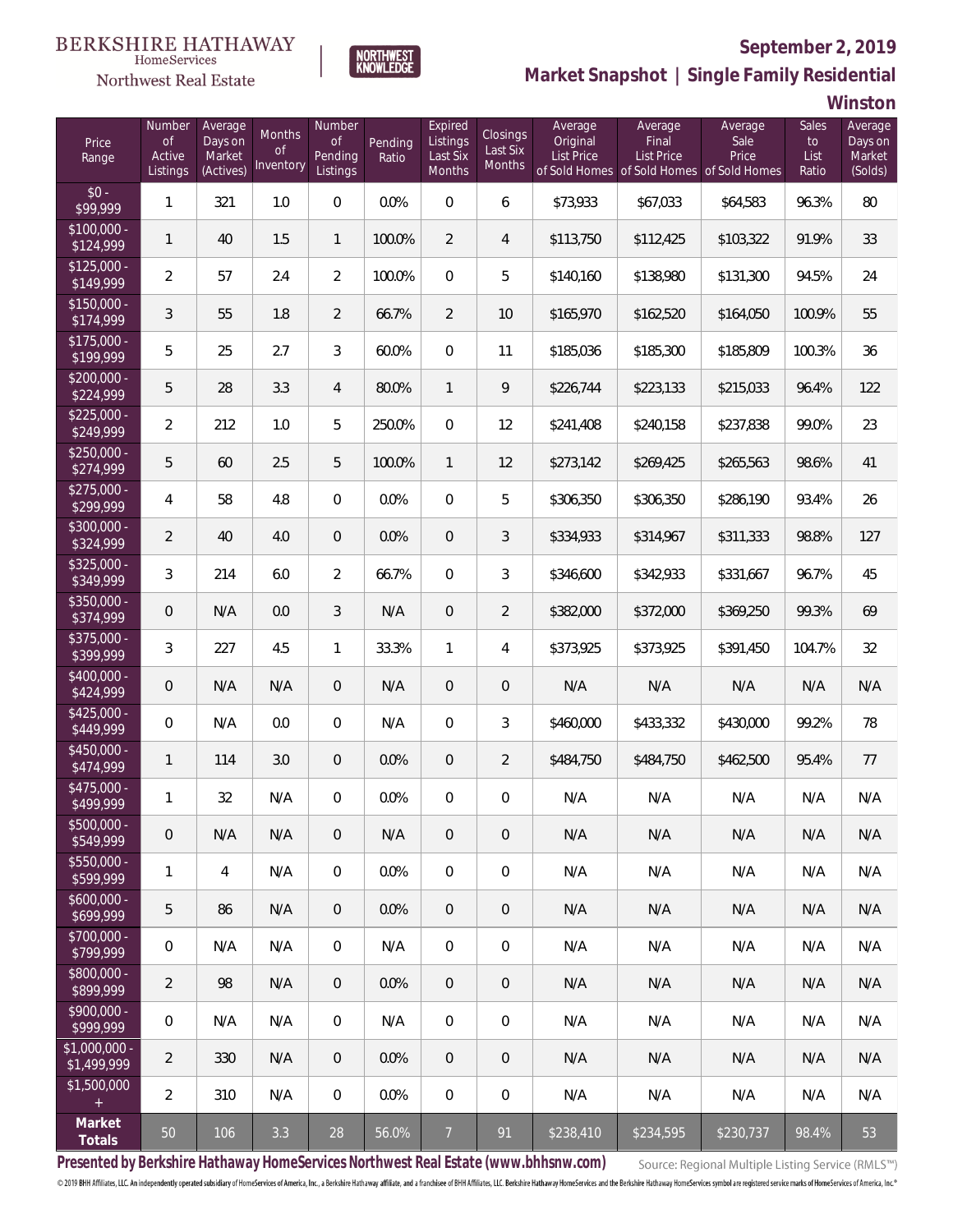## Northwest Real Estate

## **September 2, 2019**



**Myrtle Creek**

| Price<br>Range                    | Number<br>$\circ f$<br><b>Active</b><br>Listings | Average<br>Days on<br>Market<br>(Actives) | Months<br><b>of</b><br>Inventory | Number<br><b>of</b><br>Pending<br>Listings | Pending<br>Ratio | Expired<br>Listings<br>Last Six<br>Months | Closings<br>Last Six<br>Months | Average<br>Original<br><b>List Price</b> | Average<br>Final<br><b>List Price</b><br>of Sold Homes of Sold Homes of Sold Homes | Average<br>Sale<br>Price | Sales<br>to<br>List<br>Ratio | Average<br>Days on<br>Market<br>(Solds) |
|-----------------------------------|--------------------------------------------------|-------------------------------------------|----------------------------------|--------------------------------------------|------------------|-------------------------------------------|--------------------------------|------------------------------------------|------------------------------------------------------------------------------------|--------------------------|------------------------------|-----------------------------------------|
| $$0 -$<br>\$99,999                | 9                                                | 62                                        | 2.0                              | 3                                          | 33.3%            | 4                                         | 27                             | \$78,346                                 | \$73,109                                                                           | \$68,414                 | 93.6%                        | 30                                      |
| $$100,000 -$<br>\$124,999         | $\mathbf{1}$                                     | 42                                        | 0.9                              | 4                                          | 400.0%           | $\overline{0}$                            | $\overline{7}$                 | \$114,329                                | \$114,329                                                                          | \$117,154                | 102.5%                       | 62                                      |
| $$125,000 -$<br>\$149,999         | 4                                                | 47                                        | 1.6                              | 3                                          | 75.0%            | $\overline{2}$                            | 15                             | \$141,020                                | \$138,597                                                                          | \$135,647                | 97.9%                        | 57                                      |
| $$150,000 -$<br>$\sqrt{$174,999}$ | 2                                                | 12                                        | 0.5                              | 6                                          | 300.0%           | $\overline{0}$                            | 23                             | \$171,411                                | \$167,839                                                                          | \$161,263                | 96.1%                        | 48                                      |
| $$175,000 -$<br>\$199,999         | 12                                               | 34                                        | 3.4                              | 8                                          | 66.7%            | $\overline{2}$                            | 21                             | \$193,812                                | \$190,636                                                                          | \$186,694                | 97.9%                        | 47                                      |
| $$200,000 -$<br>\$224,999         | 5                                                | 272                                       | 2.3                              | $\overline{4}$                             | 80.0%            | $\overline{2}$                            | 13                             | \$222,662                                | \$213,831                                                                          | \$213,331                | 99.8%                        | 77                                      |
| $$225,000 -$<br>\$249,999         | 8                                                | 213                                       | 6.0                              | 9                                          | 112.5%           | $\mathbf{1}$                              | 8                              | \$242,219                                | \$239,394                                                                          | \$235,450                | 98.4%                        | 90                                      |
| $$250,000 -$<br>\$274,999         | 11                                               | 58                                        | 33.0                             | 1                                          | 9.1%             | $\overline{0}$                            | $\overline{2}$                 | \$282,200                                | \$277,200                                                                          | \$265,000                | 95.6%                        | 156                                     |
| $$275,000 -$<br>\$299,999         | $\overline{7}$                                   | 88                                        | 14.0                             | 4                                          | 57.1%            | $\overline{0}$                            | 3                              | \$287,667                                | \$287,667                                                                          | \$285,667                | 99.3%                        | 20                                      |
| \$300,000 -<br>\$324,999          | 0                                                | N/A                                       | 0.0                              | 1                                          | N/A              | $\mathbf{1}$                              | 3                              | \$334,967                                | \$334,967                                                                          | \$308,333                | 92.0%                        | 46                                      |
| $$325,000 -$<br>\$349,999         | 6                                                | 89                                        | 7.2                              | 1                                          | 16.7%            | 3                                         | 5                              | \$389,960                                | \$351,960                                                                          | \$335,780                | 95.4%                        | 157                                     |
| \$350,000 -<br>\$374,999          | 6                                                | 97                                        | 12.0                             | $\overline{0}$                             | 0.0%             | $\overline{0}$                            | 3                              | \$384,967                                | \$371,333                                                                          | \$350,000                | 94.3%                        | 142                                     |
| \$375,000 -<br>\$399,999          | $\overline{2}$                                   | 44                                        | N/A                              | $\overline{2}$                             | 100.0%           | $\overline{2}$                            | $\boldsymbol{0}$               | N/A                                      | N/A                                                                                | N/A                      | N/A                          | N/A                                     |
| \$400,000 -<br>\$424,999          | $\mathbf{1}$                                     | 10                                        | N/A                              | $\overline{0}$                             | 0.0%             | $\overline{0}$                            | $\mathbf 0$                    | N/A                                      | N/A                                                                                | N/A                      | N/A                          | N/A                                     |
| $$425,000 -$<br>\$449,999         | 1                                                | 102                                       | N/A                              | $\overline{0}$                             | 0.0%             | $\overline{0}$                            | $\mathbf 0$                    | N/A                                      | N/A                                                                                | N/A                      | N/A                          | N/A                                     |
| \$450,000 -<br>\$474,999          | $\mathfrak{Z}$                                   | 109                                       | N/A                              | $\overline{0}$                             | 0.0%             | $\overline{0}$                            | $\mathbf 0$                    | N/A                                      | N/A                                                                                | N/A                      | N/A                          | N/A                                     |
| \$475,000 -<br>\$499,999          | 1                                                | 213                                       | N/A                              | 0                                          | 0.0%             | 0                                         | 0                              | N/A                                      | N/A                                                                                | N/A                      | N/A                          | N/A                                     |
| $$500,000 -$<br>\$549,999         | 0                                                | N/A                                       | N/A                              | 0                                          | N/A              | $\overline{0}$                            | 0                              | N/A                                      | N/A                                                                                | N/A                      | N/A                          | N/A                                     |
| $$550,000 -$<br>\$599,999         | 8                                                | 102                                       | 48.0                             | $\overline{0}$                             | 0.0%             | $\mathbf{1}$                              | $\mathbf{1}$                   | \$848,000                                | \$678,000                                                                          | \$590,000                | 87.0%                        | 167                                     |
| $$600,000 -$<br>\$699,999         | 3                                                | 65                                        | 18.0                             | $\overline{0}$                             | 0.0%             | $\overline{0}$                            | $\mathbf{1}$                   | \$675,000                                | \$675,000                                                                          | \$650,000                | 96.3%                        | 28                                      |
| \$700,000 -<br>\$799,999          | $\overline{2}$                                   | 163                                       | N/A                              | $\overline{0}$                             | 0.0%             | $\mathbf{1}$                              | 0                              | N/A                                      | N/A                                                                                | N/A                      | N/A                          | N/A                                     |
| \$800,000 -<br>\$899,999          | $\overline{2}$                                   | 55                                        | N/A                              | $\overline{0}$                             | 0.0%             | $\overline{0}$                            | $\overline{0}$                 | N/A                                      | N/A                                                                                | N/A                      | N/A                          | N/A                                     |
| \$900,000 -<br>\$999,999          | 0                                                | N/A                                       | 0.0                              | $\overline{0}$                             | N/A              | $\mathbf 0$                               | $\mathbf{1}$                   | \$1,100,000                              | \$940,000                                                                          | \$900,000                | 95.7%                        | 376                                     |
| \$1,000,000 -<br>\$1,499,999      | 5                                                | 94                                        | N/A                              | $\overline{0}$                             | 0.0%             | $\mathbf{1}$                              | $\overline{0}$                 | N/A                                      | N/A                                                                                | N/A                      | N/A                          | N/A                                     |
| \$1,500,000                       | $\overline{2}$                                   | 198                                       | N/A                              | $\mathbf{1}$                               | 50.0%            | $\mathbf{1}$                              | $\mathbf 0$                    | N/A                                      | N/A                                                                                | N/A                      | N/A                          | N/A                                     |
| Market<br>Totals                  | 101                                              | 96                                        | 4.6                              | 47                                         | 46.5%            | 21                                        | 133                            | \$195,758                                | \$187,977                                                                          | \$181,725                | 96.7%                        | 62                                      |

**NORTHWEST**<br>KNOWLEDGE

**Presented by Berkshire Hathaway HomeServices Northwest Real Estate (www.bhhsnw.com)**

Source: Regional Multiple Listing Service (RMLS™)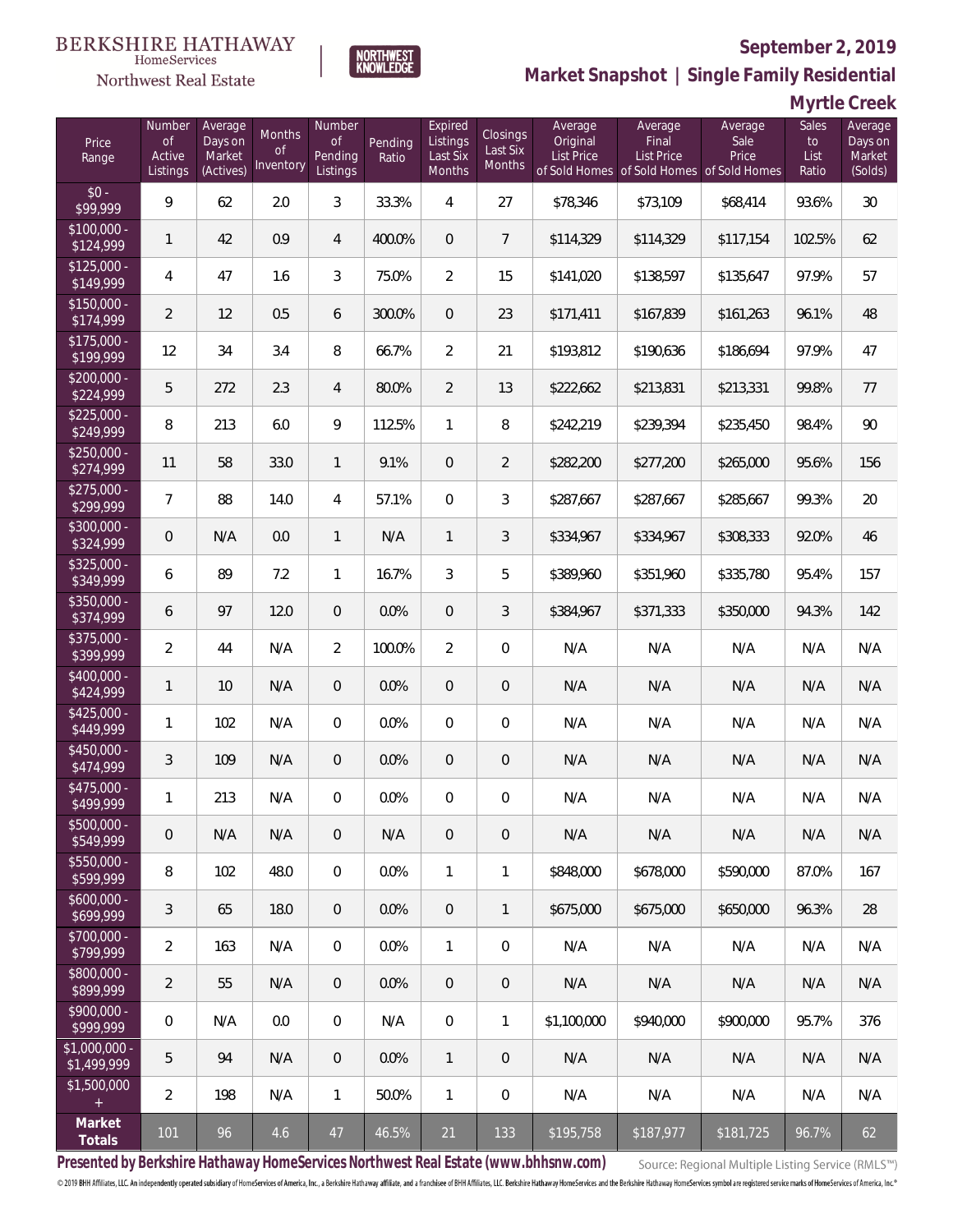

 $\label{lem:sevices} \textsc{Home} \textsc{Service} \textsc{s}$ 

**Market Snapshot | Single Family Residential**

### **Green District**

| Price<br>Range                    | Number<br><b>of</b><br>Active<br>Listings | Average<br>Days on<br>Market<br>(Actives) | Months<br><b>of</b><br>Inventory | Number<br><b>of</b><br>Pending<br>Listings | Pending<br>Ratio | Expired<br>Listings<br>Last Six<br>Months | Closings<br>Last Six<br>Months | Average<br>Original<br><b>List Price</b> | Average<br>Final<br><b>List Price</b><br>of Sold Homes of Sold Homes of Sold Homes | Average<br>Sale<br>Price | Sales<br>to<br>List<br>Ratio | Average<br>Days on<br>Market<br>(Solds) |
|-----------------------------------|-------------------------------------------|-------------------------------------------|----------------------------------|--------------------------------------------|------------------|-------------------------------------------|--------------------------------|------------------------------------------|------------------------------------------------------------------------------------|--------------------------|------------------------------|-----------------------------------------|
| $$0 -$<br>\$99,999                | $\overline{0}$                            | N/A                                       | 0.0                              | 1                                          | N/A              | $\overline{0}$                            | $\overline{2}$                 | \$55,000                                 | \$55,000                                                                           | \$55,000                 | 100.0%                       | 9                                       |
| $$100,000 -$<br>$\sqrt{$124,999}$ | $\overline{0}$                            | N/A                                       | 0.0                              | $\overline{0}$                             | N/A              | $\mathbf{1}$                              | $\overline{4}$                 | \$124,100                                | \$121,600                                                                          | \$111,438                | 91.6%                        | 59                                      |
| $$125,000 -$<br>\$149,999         | 1                                         | 75                                        | 3.0                              | $\overline{0}$                             | 0.0%             | $\mathbf{1}$                              | $\overline{2}$                 | \$147,450                                | \$144,950                                                                          | \$135,000                | 93.1%                        | 13                                      |
| $$150,000 -$<br>\$174,999         | $\mathbf{1}$                              | $\overline{2}$                            | 1.5                              | $\overline{2}$                             | 200.0%           | $\overline{0}$                            | $\overline{4}$                 | \$167,450                                | \$167,450                                                                          | \$167,575                | 100.1%                       | 14                                      |
| $$175,000 -$<br>\$199,999         | $\overline{2}$                            | 37                                        | 0.9                              | $\overline{7}$                             | 350.0%           | 3                                         | 13                             | \$195,069                                | \$189,712                                                                          | \$187,438                | 98.8%                        | 40                                      |
| $$200,000 -$<br>\$224,999         | $\overline{2}$                            | 89                                        | 1.7                              | $\overline{2}$                             | 100.0%           | $\overline{0}$                            | $7\overline{ }$                | \$219,243                                | \$214,943                                                                          | \$209,410                | 97.4%                        | 113                                     |
| $$225,000 -$<br>\$249,999         | 6                                         | 41                                        | 3.0                              | 3                                          | 50.0%            | $\overline{0}$                            | 12                             | \$240,242                                | \$237,592                                                                          | \$235,817                | 99.3%                        | 35                                      |
| $$250,000 -$<br>\$274,999         | $\overline{2}$                            | 60                                        | 1.3                              | $\overline{2}$                             | 100.0%           | $\overline{0}$                            | 9                              | \$264,398                                | \$263,287                                                                          | \$263,631                | 100.1%                       | 48                                      |
| $$275,000 -$<br>\$299,999         | $\overline{2}$                            | 249                                       | 1.7                              | 3                                          | 150.0%           | $\mathbf{1}$                              | $\overline{7}$                 | \$284,534                                | \$281,548                                                                          | \$280,410                | 99.6%                        | 39                                      |
| $$300,000 -$<br>\$324,999         | $\overline{2}$                            | 55                                        | N/A                              | $\overline{0}$                             | 0.0%             | $\overline{0}$                            | $\overline{0}$                 | N/A                                      | N/A                                                                                | N/A                      | N/A                          | N/A                                     |
| $$325,000 -$<br>\$349,999         | $\overline{0}$                            | N/A                                       | 0.0                              | $\overline{0}$                             | N/A              | $\mathbf{0}$                              | $\mathbf{1}$                   | \$305,000                                | \$305,000                                                                          | \$325,000                | 106.6%                       | $\overline{2}$                          |
| $$350,000 -$<br>\$374,999         | $\overline{0}$                            | N/A                                       | N/A                              | $\overline{0}$                             | N/A              | $\overline{0}$                            | $\theta$                       | N/A                                      | N/A                                                                                | N/A                      | N/A                          | N/A                                     |
| $$375,000 -$<br>\$399,999         | $\mathbf{1}$                              | 63                                        | 6.0                              | $\overline{0}$                             | 0.0%             | $\overline{0}$                            | $\mathbf{1}$                   | \$424,900                                | \$399,900                                                                          | \$385,000                | 96.3%                        | 36                                      |
| \$400,000 -<br>\$424,999          | $\overline{0}$                            | N/A                                       | 0.0                              | $\overline{0}$                             | N/A              | $\overline{0}$                            | $\mathbf{1}$                   | \$425,000                                | \$425,000                                                                          | \$415,000                | 97.6%                        | 5                                       |
| $$425,000 -$<br>\$449,999         | $\mathbf{1}$                              | 18                                        | 6.0                              | $\overline{0}$                             | 0.0%             | $\mathbf{0}$                              | 1                              | \$449,900                                | \$449,900                                                                          | \$449.900                | 100.0%                       | 78                                      |
| $$450,000 -$<br>\$474,999         | $\overline{0}$                            | N/A                                       | N/A                              | $\overline{0}$                             | N/A              | $\overline{0}$                            | $\theta$                       | N/A                                      | N/A                                                                                | N/A                      | N/A                          | N/A                                     |
| $$475,000 -$<br>\$499,999         | $\mathbf{1}$                              | 83                                        | N/A                              | 0                                          | 0.0%             | $\overline{0}$                            | $\mathbf 0$                    | N/A                                      | N/A                                                                                | N/A                      | N/A                          | N/A                                     |
| $$500,000 -$<br>\$549,999         | $\mathbf 0$                               | N/A                                       | N/A                              | 0                                          | N/A              | 0                                         | $\overline{0}$                 | N/A                                      | N/A                                                                                | N/A                      | N/A                          | N/A                                     |
| $$550,000 -$<br>\$599,999         | 0                                         | N/A                                       | 0.0                              | $\overline{0}$                             | N/A              | $\mathbf 0$                               | $\mathbf{1}$                   | \$599,900                                | \$599,900                                                                          | \$595,000                | 99.2%                        | 56                                      |
| $$600,000 -$<br>\$699,999         | $\mathsf{O}\xspace$                       | N/A                                       | N/A                              | $\overline{0}$                             | N/A              | $\overline{0}$                            | $\overline{0}$                 | N/A                                      | N/A                                                                                | N/A                      | N/A                          | N/A                                     |
| \$700,000 -<br>\$799,999          | 1                                         | 126                                       | N/A                              | 0                                          | 0.0%             | $\mathbf{1}$                              | $\overline{0}$                 | N/A                                      | N/A                                                                                | N/A                      | N/A                          | N/A                                     |
| \$800,000 -<br>\$899,999          | 0                                         | N/A                                       | N/A                              | $\overline{0}$                             | N/A              | $\mathbf{0}$                              | $\overline{0}$                 | N/A                                      | N/A                                                                                | N/A                      | N/A                          | N/A                                     |
| \$900,000 -<br>\$999,999          | 0                                         | N/A                                       | N/A                              | 0                                          | N/A              | $\mathbf 0$                               | $\boldsymbol{0}$               | N/A                                      | N/A                                                                                | N/A                      | N/A                          | N/A                                     |
| $$1,000,000$ -<br>\$1,499,999     | 0                                         | N/A                                       | N/A                              | $\overline{0}$                             | N/A              | $\mathbf{0}$                              | $\overline{0}$                 | N/A                                      | N/A                                                                                | N/A                      | N/A                          | N/A                                     |
| \$1,500,000<br>$+$                | 0                                         | N/A                                       | N/A                              | 0                                          | N/A              | $\mathbf 0$                               | $\boldsymbol{0}$               | N/A                                      | N/A                                                                                | N/A                      | N/A                          | N/A                                     |
| Market<br>Totals                  | 22                                        | 72                                        | 2.0                              | 20                                         | 90.9%            | $\overline{7}$                            | 65                             | \$232,317                                | \$229,203                                                                          | \$226,675                | 98.9%                        | 45                                      |

**Presented by Berkshire Hathaway HomeServices Northwest Real Estate (www.bhhsnw.com)**

Source: Regional Multiple Listing Service (RMLS™)